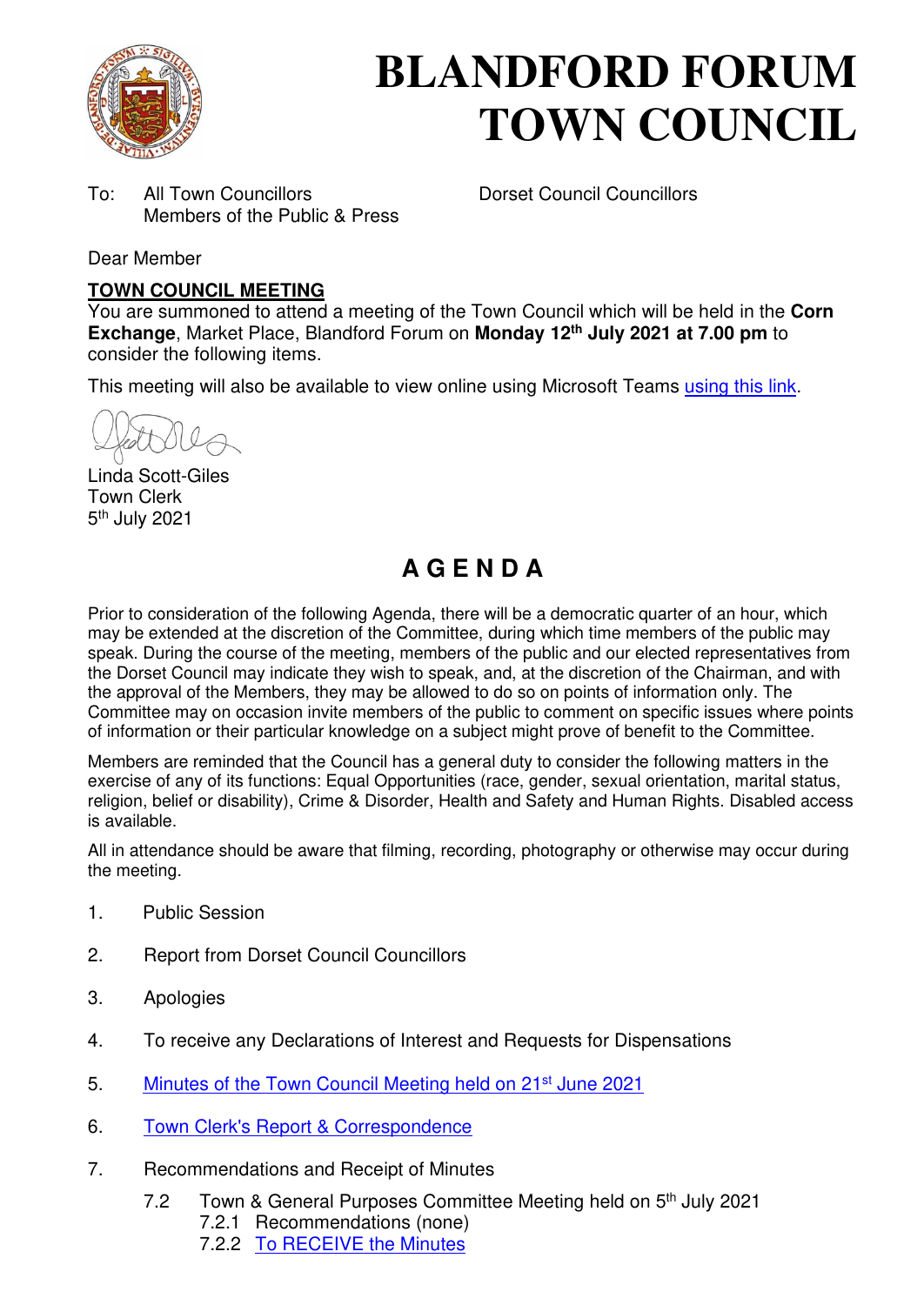- 8. Civic Report
- 9. [To adopt the new Code of Conduct](#page-3-0)
- 10. [To consider expenditure approval for the purchase of a card machine for Mayoral](#page-15-0)  [matters](#page-15-0)
- 11. [To consider procedures for the lighting up of the Town Hall façade](#page-16-0)
- 12. [To respond to the survey on the Town and Parish Council Members Allowances](#page-17-0)  **Review**
- 13. [To consider a lease for the Blandford Rugby Football Club at Larksmead](#page-18-0)
- 14. To consider proposing motions for the Dorset Association of Parish & Town Councils (DAPTC) AGM
- 15. To consider a request for financial support for the Mayor's Fun Day community event on 21st August 2021 at the Crown Meadows
- 16. To receive an update and consider any requests from the:
	- 16.1 Neighbourhood Plan Working Group Blandford +
	- 16.2 BFTC Commemoration Group
	- 16.3 Climate Change & Biodiversity
	- 16.4 Dorset Council Grant to support the Market Area Enhancement Project
	- 16.5 Community Governance Review Working Group
	- 16.6 The Queen's Platinum Jubilee 2nd-5th June 2022
- 17. Reports from Community and Local Organisations (Councillors are requested to advise the Chairman of Council or the Town Clerk if they wish to make a report under this heading)
- 18. Confidential

The public and press may be excluded from the meeting on the grounds that publicity might be prejudicial to the public interest as per the Public Bodies (Admission to Meetings) Act 1960.

18.1 To consider a nomination for Freeman of Blandford Forum (Stage 1) (distributed to Councillors separately)

## **DATES OF FUTURE MEETINGS**<br>19<sup>th</sup> July **Corn Exchang**

**Corn Exchange Meeting** 26<sup>th</sup> July Planning Meeting 6<sup>th</sup> September Planning Meeting 13<sup>th</sup> September Finance & Staffing Committee

**Minutes of the Town Council and Committee meetings are available from the Town Clerk's Office and online at [www.blandfordforum-tc.gov.uk](http://www.blandfordforum-tc.gov.uk/)**

ORTING<br>E WHO



**Town Clerk's Office Church Lane, Blandford Forum Dorset DT11 7AD**





**Tel: 01258 454500 • Fax: 01258 454432 Email: admin@blandfordforum-tc.gov.uk [www.blandfordforum-tc.gov.uk](http://www.blandfordforum-tc.gov.uk/)**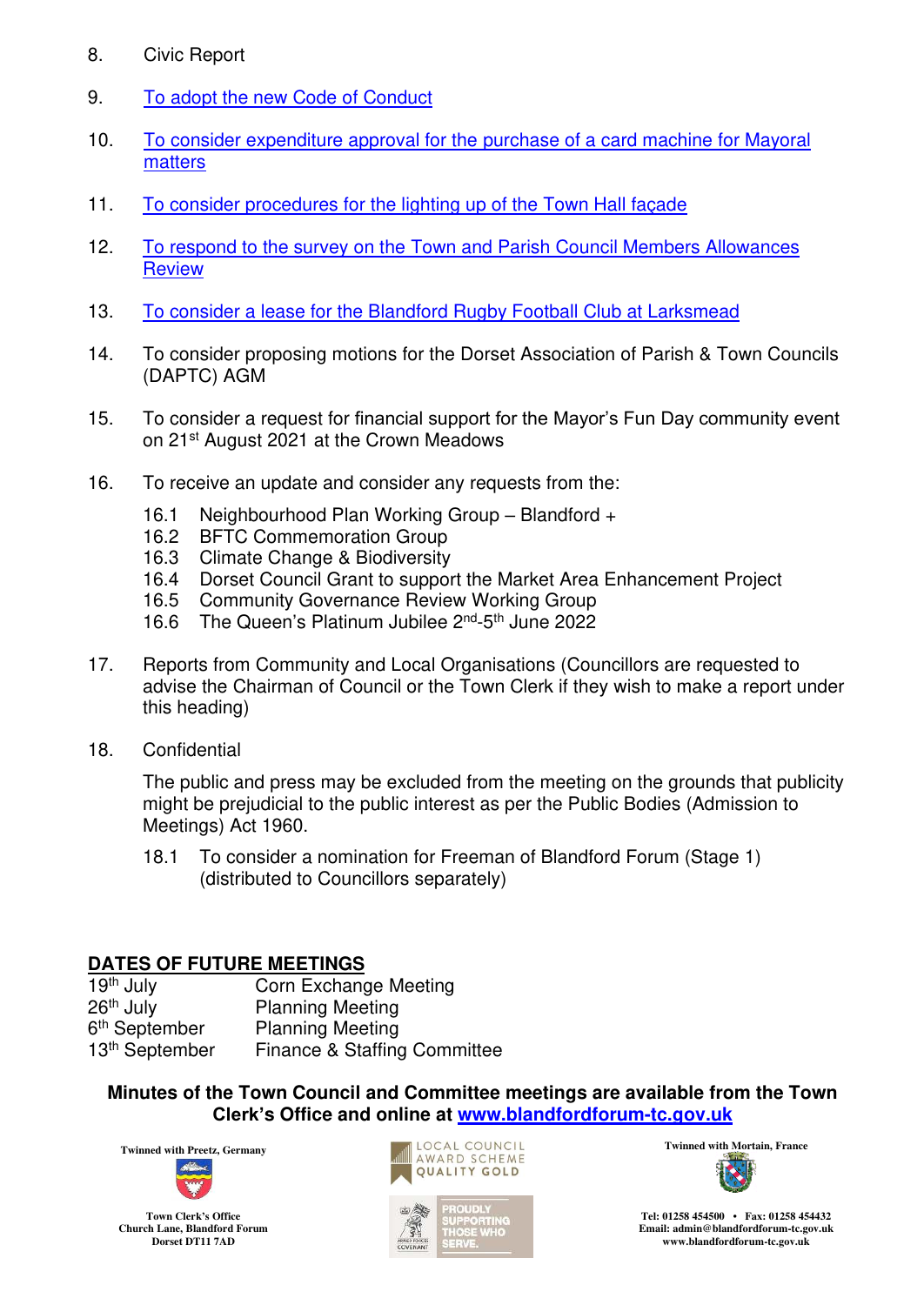## **Town Clerk's Report & Correspondence**

<span id="page-2-0"></span>FOI – Mortality Data – A gentleman from Lytchett Matravers has submitted a FOI request regarding the cemetery. He requested the number of burials performed in the town over the period 2015-2021 for each year. The results are as follows and were sent to the applicant:

Recruitment – A groundsman has been appointed, following six interviews held on Tuesday 29<sup>th</sup> June 2021. A temporary part-time position has also been offered to one of the candidates to help manage the workload due to the impact of having less staff during the summer months.

Nordon Site – Aster have advised that they have put forward Duke's Parade for the name of the road, following the council's suggestions, and the development will be known as Nordon Rise.

External Audit – The Town Council's accounts for 2020/21 have been submitted to the external auditor, PKF Littlejohn and the website has been updated with all the required documents:<https://blandfordforum-tc.gov.uk/accounts>

Events – Jamie Jigsaw and the Skatefest are returning this August!

Town Hall Plaques – Peter Snow CBE (British radio and television presenter and historian) has agreed to attend the rededication of the Town hall plaques in November, a century after his grandfather unveiled them in 1921.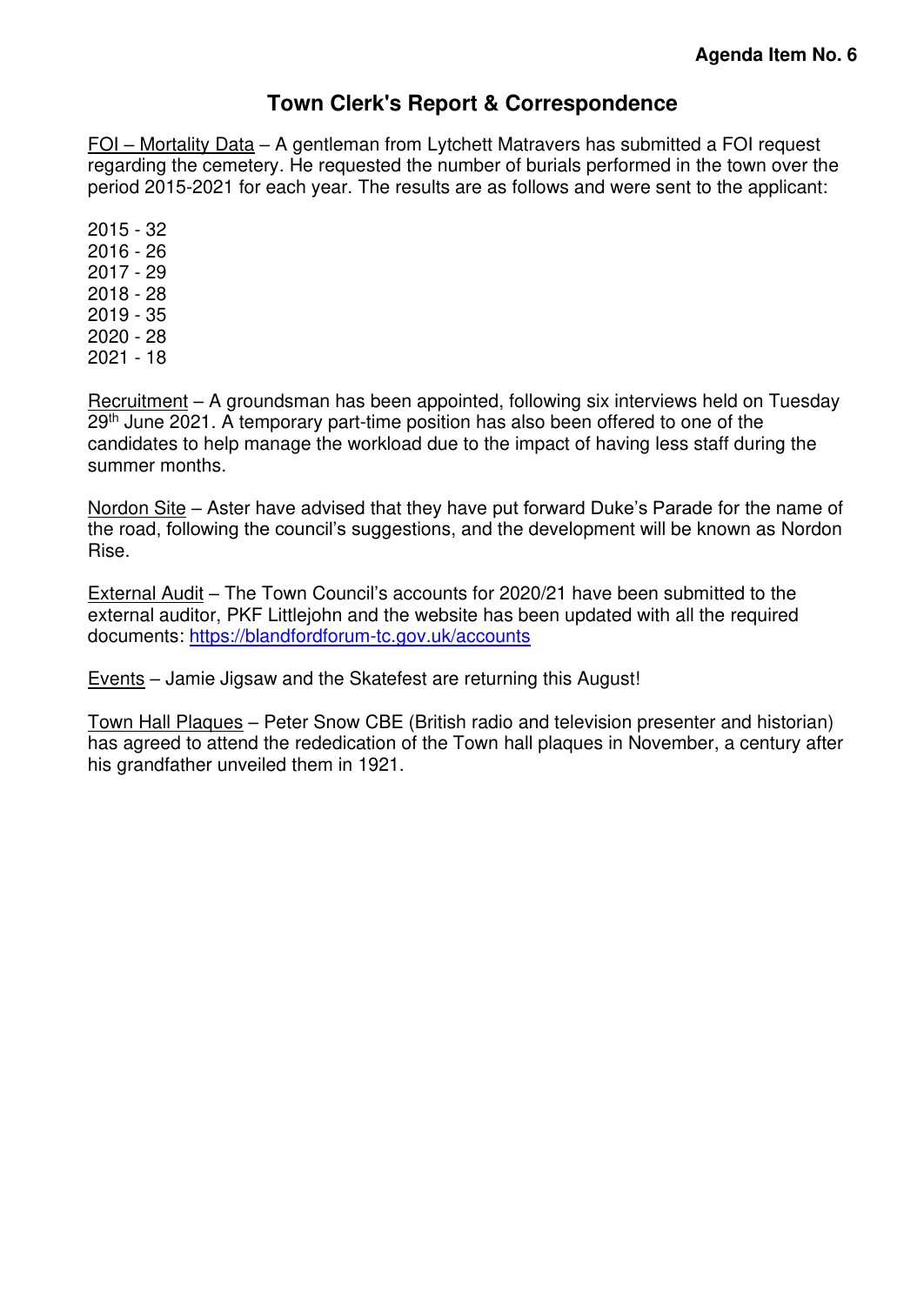## **To adopt the new Code of Conduct**

<span id="page-3-0"></span>The DAPTC has written to the council regarding the following training that is being scheduled for June and July relating to:

- A new **LGA Code of Conduct** which has been adopted by BCP and Dorset Council in the last 6-8 weeks (April – June period)
- For the **Dorset Council** area a new digital **Register of Interests process** replacing submission by word document or handwritten entries
- A new **Complaints Procedure** in the Dorset Council area which was approved 6-8 weeks ago

**CODE OF CONDUCT:** Whilst DAPTC can't mandate the adoption of the new code, both BCP and Dorset Council invite parishes and towns to adopt the same Code of Conduct. This will help ensure consistency of approach and also aid Monitoring Officers in handling any subsequent complaints. The purpose of the training was to give councillors a refresher on the Code of Conduct and touch on the main differences with the new version ahead of them considering the adoption of the code at a council meeting. A copy of the new LGA Code of Conduct is [attached below](#page-4-0) and a word version for council to edit will be made available via our website.

**REGISTER of INTERESTS (ROI):** Parish and town councils in the Dorset Council area will move over to a new digital process accessed via the Dorset Council website. A link and webpage will go live in July to enable this and all parish and town councillors will be asked to re-submit their register of interests. The aim of the training was to explain how this will work and the role of the Clerk in ensuing this change lands effectively. This will help Dorset Council deliver fully accessible ROIs for members of the public to view and also a far easier way for councillors to maintain the accuracy of councillors' records going forward.

**DORSET COUNCIL COMPLAINTS PROCEDURE:** A new complaints procedure has been approved and adopted at Dorset Council that councillors should read so they are aware of what happens if they wish to make a complaint or are the subject of a complaint.

#### **Financial Impact**

For larger Parishes & Towns (Electorate > 3,000) the cost is £100 per council and the cost of the Clerk's briefing is within the above costs and therefore the above represents the total cost to each council participating. The more attending, the lower the cost per councillor.

The Town Clerk and Assistant Town Clerk attended the Clerk & Officer Briefing on 22<sup>nd</sup> June 2021.

All Councillors have been encouraged to attend the training provided and Councillors Osborne, Cross, S Hitchings, Jacques, White, Stevens, Lindsay, Carter, L Hitchings, Mieville, Holmes and Clark have been booked on the training sessions. Cllrs Lacey-Clarke and Quayle receive Code of Conduct training in their capacity as Dorset Councillors. Cllr Stayt is still recovering and therefore not able to attend a training session at this time.

Linda Scott-Giles Town Clerk 22nd June 2021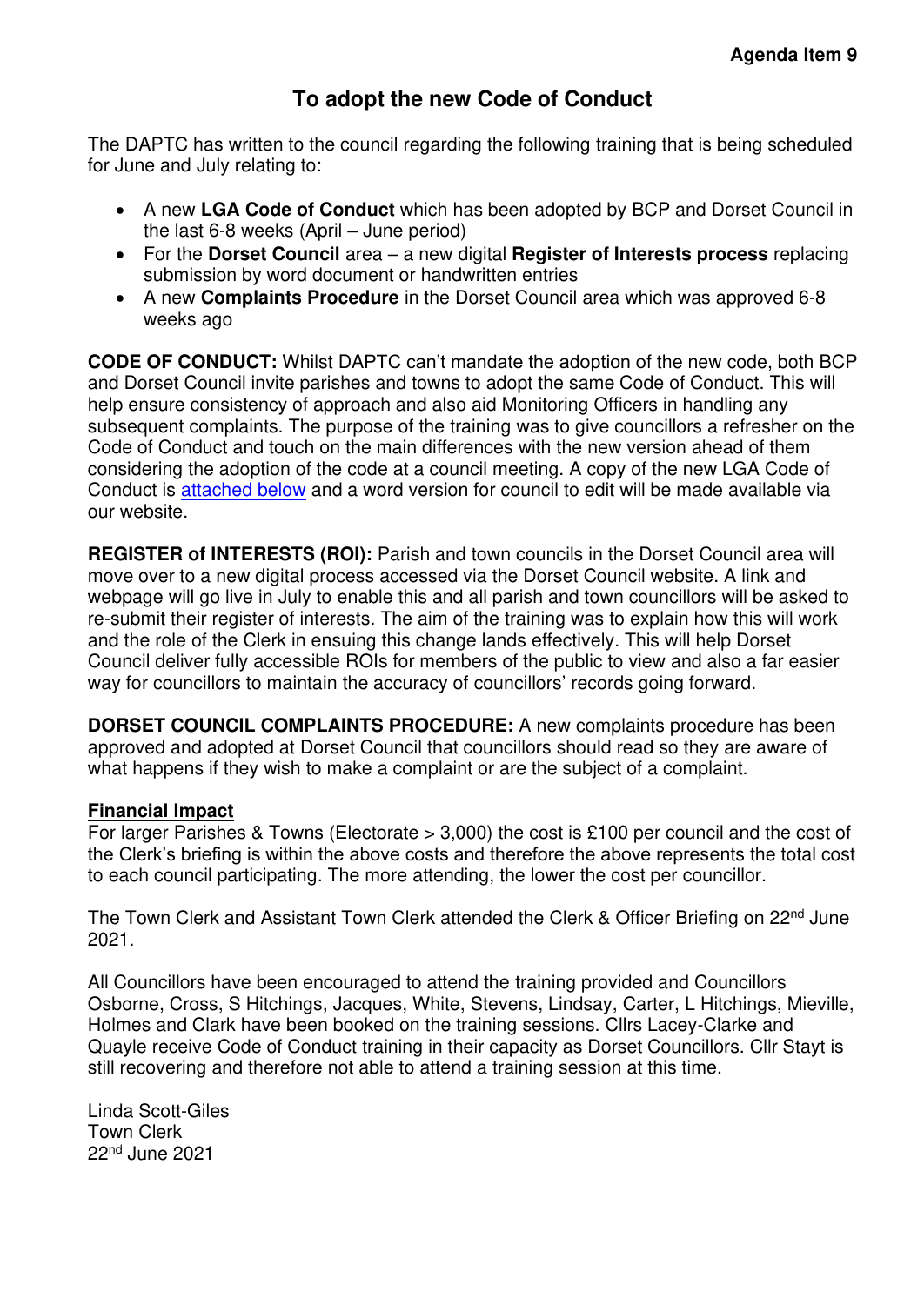## **Local Government Association**

## **Model Councillor Code of Conduct 2020**

#### <span id="page-4-0"></span>**Joint statement**

The role of councillor across all tiers of local government is a vital part of our country's system of democracy. It is important that as councillors we can be held accountable and all adopt the behaviours and responsibilities associated with the role. Our conduct as an individual councillor affects the reputation of all councillors. We want the role of councillor to be one that people aspire to. We also want individuals from a range of backgrounds and circumstances to be putting themselves forward to become councillors.

As councillors, we represent local residents, work to develop better services and deliver local change. The public have high expectations of us and entrust us to represent our local area; taking decisions fairly, openly, and transparently. We have both an individual and collective responsibility to meet these expectations by maintaining high standards and demonstrating good conduct, and by challenging behaviour which falls below expectations.

Importantly, we should be able to undertake our role as a councillor without being intimidated, abused, bullied or threatened by anyone, including the general public.

This Code has been designed to protect our democratic role, encourage good conduct and safeguard the public's trust in local government.

#### **Introduction**

The Local Government Association (LGA) has developed this Model Councillor Code of Conduct, in association with key partners and after extensive consultation with the sector, as part of its work on supporting all tiers of local government to continue to aspire to high standards of leadership and performance. It is a template for councils to adopt in whole and/or with local amendments.

All councils are required to have a local Councillor Code of Conduct.

The LGA will undertake an annual review of this Code to ensure it continues to be fit-for-purpose, incorporating advances in technology, social media and changes in legislation. The LGA can also offer support, training and mediation to councils and councillors on the application of the Code and the National Association of Local Councils (NALC) and the county associations of local councils can offer advice and support to town and parish councils.

#### **Definitions**

For the purposes of this Code of Conduct, a "councillor" means a member or co-opted member of a local authority or a directly elected mayor. A "co-opted member" is defined in the Localism Act 2011 Section 27(4) as "a person who is not a member of the authority but who

- a) is a member of any committee or sub-committee of the authority, or;
- b) is a member of, and represents the authority on, any joint committee or joint subcommittee of the authority;

and who is entitled to vote on any question that falls to be decided at any meeting of that committee or sub-committee".

For the purposes of this Code of Conduct, "local authority" includes county councils, district councils, London borough councils, parish councils, town councils, fire and rescue authorities,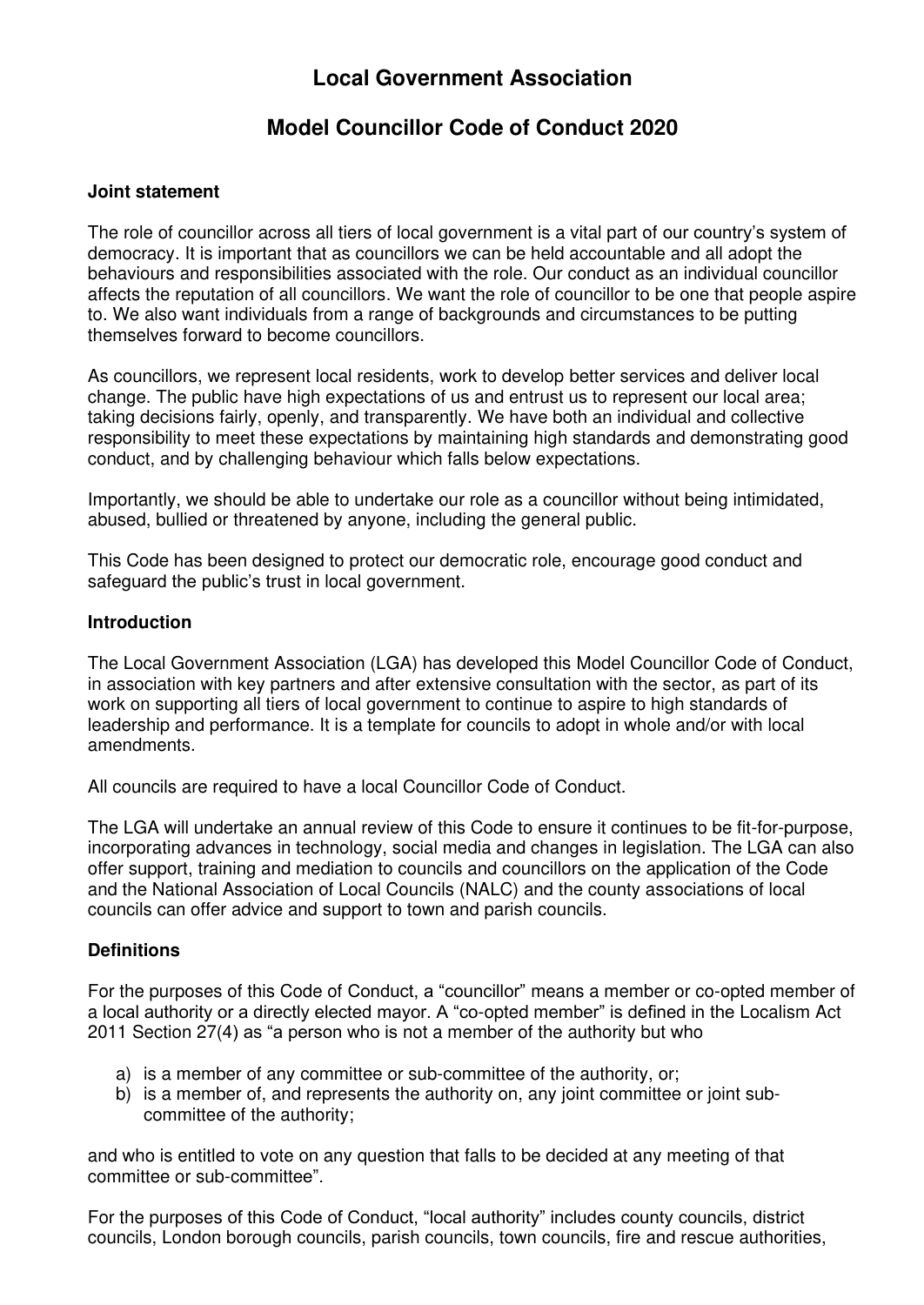police authorities, joint authorities, economic prosperity boards, combined authorities and National Park authorities.

#### **Purpose of the Code of Conduct**

The purpose of this Code of Conduct is to assist you, as a councillor, in modelling the behaviour that is expected of you, to provide a personal check and balance, and to set out the type of conduct that could lead to action being taken against you. It is also to protect you, the public, fellow councillors, local authority officers and the reputation of local government. It sets out general principles of conduct expected of all councillors and your specific obligations in relation to standards of conduct. The LGA encourages the use of support, training and mediation prior to action being taken using the Code. The fundamental aim of the Code is to create and maintain public confidence in the role of councillor and local government.

#### **General principles of councillor conduct**

Everyone in public office at all levels; all who serve the public or deliver public services, including ministers, civil servants, councillors and local authority officers; should uphold the [Seven](https://www.gov.uk/government/publications/the-7-principles-of-public-life/the-7-principles-of-public-life--2)  [Principles of Public Life,](https://www.gov.uk/government/publications/the-7-principles-of-public-life/the-7-principles-of-public-life--2) also known as the Nolan Principles.

Building on these principles, the following general principles have been developed specifically for the role of councillor.

In accordance with the public trust placed in me, on all occasions:

- I act with integrity and honesty
- I act lawfully
- I treat all persons fairly and with respect; and
- I lead by example and act in a way that secures public confidence in the role of councillor.

In undertaking my role:

- I impartially exercise my responsibilities in the interests of the local community
- I do not improperly seek to confer an advantage, or disadvantage, on any person
- I avoid conflicts of interest
- I exercise reasonable care and diligence; and
- I ensure that public resources are used prudently in accordance with my local authority's requirements and in the public interest.

#### **Application of the Code of Conduct**

This Code of Conduct applies to you as soon as you sign your declaration of acceptance of the office of councillor or attend your first meeting as a co-opted member and continues to apply to you until you cease to be a councillor.

This Code of Conduct applies to you when:

- you are acting in your capacity as a councillor and/or as a representative of your council
- you are claiming to act as a councillor and/or as a representative of your council
- you are giving the impression that you are acting as a councillor and/or as a representative of your council
- you refer publicly to your role as a councillor or use knowledge you could only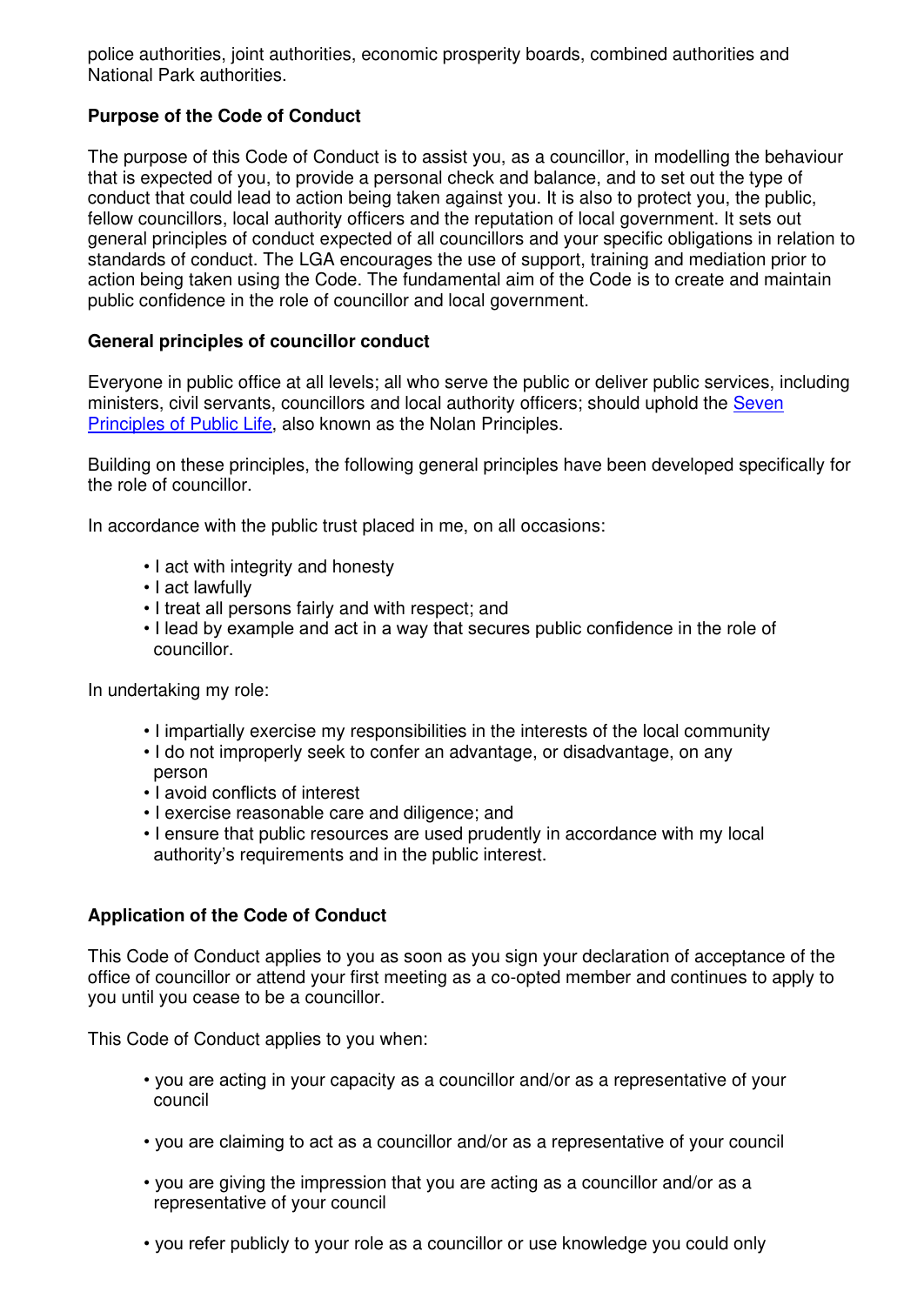obtain in your role as a councillor.

The Code applies to all forms of communication and interaction, including:

- at face-to-face meetings
- at online or telephone meetings
- in written communication
- in verbal communication
- in non-verbal communication
- in electronic and social media communication, posts, statements and comments.

You are also expected to uphold high standards of conduct and show leadership at all times.

Your Monitoring Officer has statutory responsibility for the implementation of the Code of Conduct, and you are encouraged to seek advice from your Monitoring Officer on any matters that may relate to the Code of Conduct. Town and parish councillors are encouraged to seek advice from their Clerk, who may refer matters to the Monitoring Officer.

## **Standards of councillor conduct**

This section sets out your obligations, which are the minimum standards of conduct required of you as a councillor. Should your conduct fall short of these standards, a complaint may be made against you, which may result in action being taken.

Guidance is included to help explain the reasons for the obligations and how they should be followed.

#### **General Conduct**

**1. Respect** 

#### **As a councillor:**

- **1.1 I treat other councillors and members of the public with respect.**
- 1.2 **I treat local authority employees, employees and representatives of partner organisations and those volunteering for the local authority with respect and respect the role they play.**

Respect means politeness and courtesy in behaviour, speech, and in the written word. Debate and having different views are all part of a healthy democracy. As a councillor, you can express, challenge, criticise and disagree with views, ideas, opinions and policies in a robust but civil manner. You should not, however, subject individuals, groups of people or organisations to personal attack.

In your contact with the public, you should treat them politely and courteously. Rude and offensive behaviour lowers the public's expectations and confidence in councillors.

In return, you have a right to expect respectful behaviour from the public. If members of the public are being abusive, intimidatory or threatening you are entitled to stop any conversation or interaction in person or online and report them to the local authority, the relevant social media provider or the police. This also applies to fellow councillors, where action could then be taken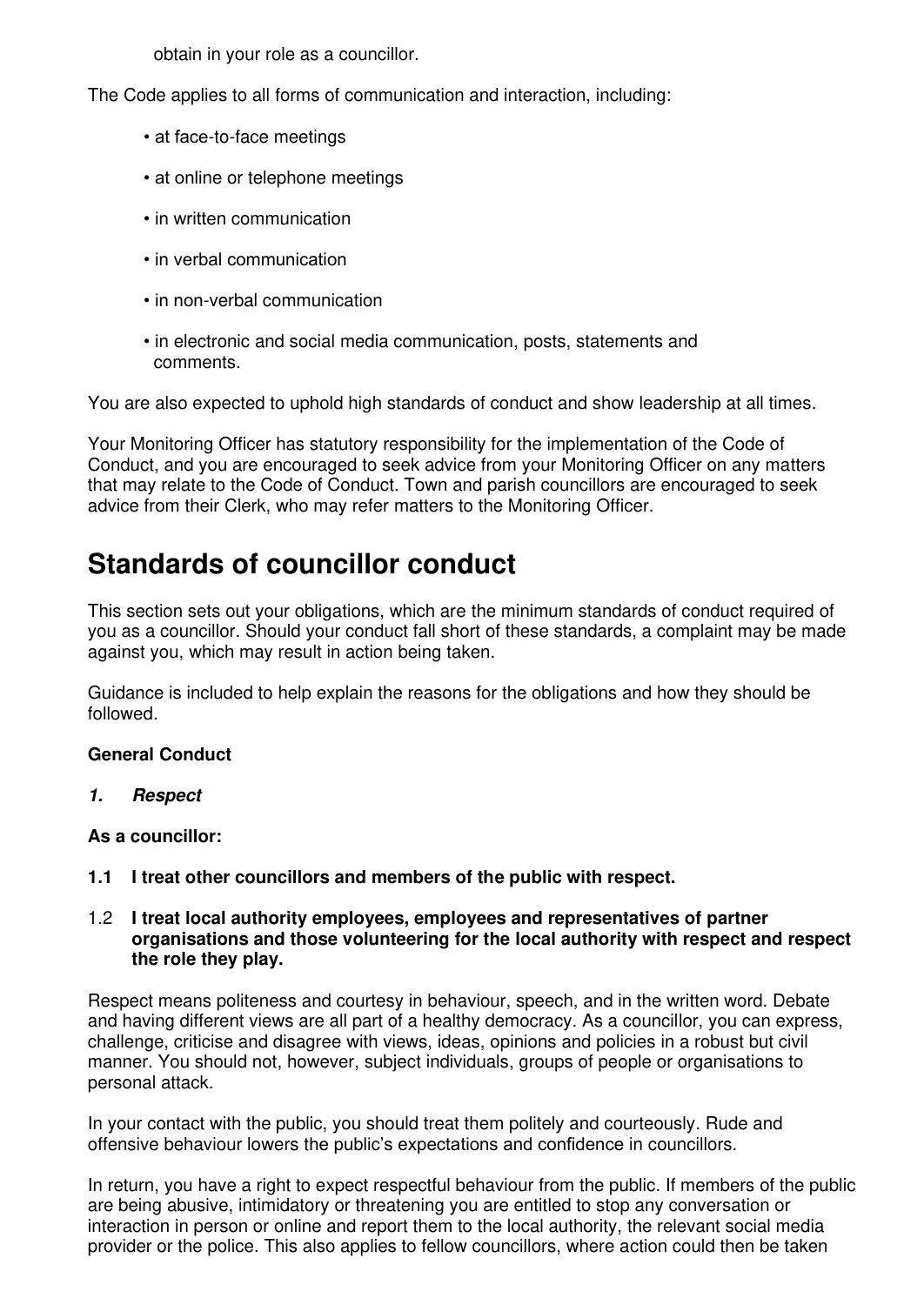under the Councillor Code of Conduct, and local authority employees, where concerns should be raised in line with the local authority's councillor-officer protocol.

#### **2. Bullying, harassment and discrimination**

**As a councillor:** 

**2.1 I do not bully any person.** 

#### **2.2 I do not harass any person.**

#### **2.3 I promote equalities and do not discriminate unlawfully against any person.**

The Advisory, Conciliation and Arbitration Service (ACAS) characterises bullying as offensive, intimidating, malicious or insulting behaviour, an abuse or misuse of power through means that undermine, humiliate, denigrate or injure the recipient. Bullying might be a regular pattern of behaviour or a one-off incident, happen face-to-face, on social media, in emails or phone calls, happen in the workplace or at work social events and may not always be obvious or noticed by others.

The Protection from Harassment Act 1997 defines harassment as conduct that causes alarm or distress or puts people in fear of violence and must involve such conduct on at least two occasions. It can include repeated attempts to impose unwanted communications and contact upon a person in a manner that could be expected to cause distress or fear in any reasonable person.

Unlawful discrimination is where someone is treated unfairly because of a protected characteristic. Protected characteristics are specific aspects of a person's identity defined by the Equality Act 2010. They are age, disability, gender reassignment, marriage and civil partnership, pregnancy and maternity, race, religion or belief, sex and sexual orientation.

The Equality Act 2010 places specific duties on local authorities. Councillors have a central role to play in ensuring that equality issues are integral to the local authority's performance and strategic aims, and that there is a strong vision and public commitment to equality across public services.

#### **3. Impartiality of officers of the council**

#### **As a councillor:**

#### **3.1 I do not compromise, or attempt to compromise, the impartiality of anyone who works for, or on behalf of, the local authority.**

Officers work for the local authority as a whole and must be politically neutral (unless they are political assistants). They should not be coerced or persuaded to act in a way that would undermine their neutrality. You can question officers in order to understand, for example, their reasons for proposing to act in a particular way, or the content of a report that they have written. However, you must not try and force them to act differently, change their advice, or alter the content of that report, if doing so would prejudice their professional integrity.

#### **4. Confidentiality and access to information**

**As a councillor:** 

- **4.1 I do not disclose information:**
- **a. given to me in confidence by anyone**

**b. acquired by me which I believe, or ought reasonably to be aware, is of a confidential nature, unless**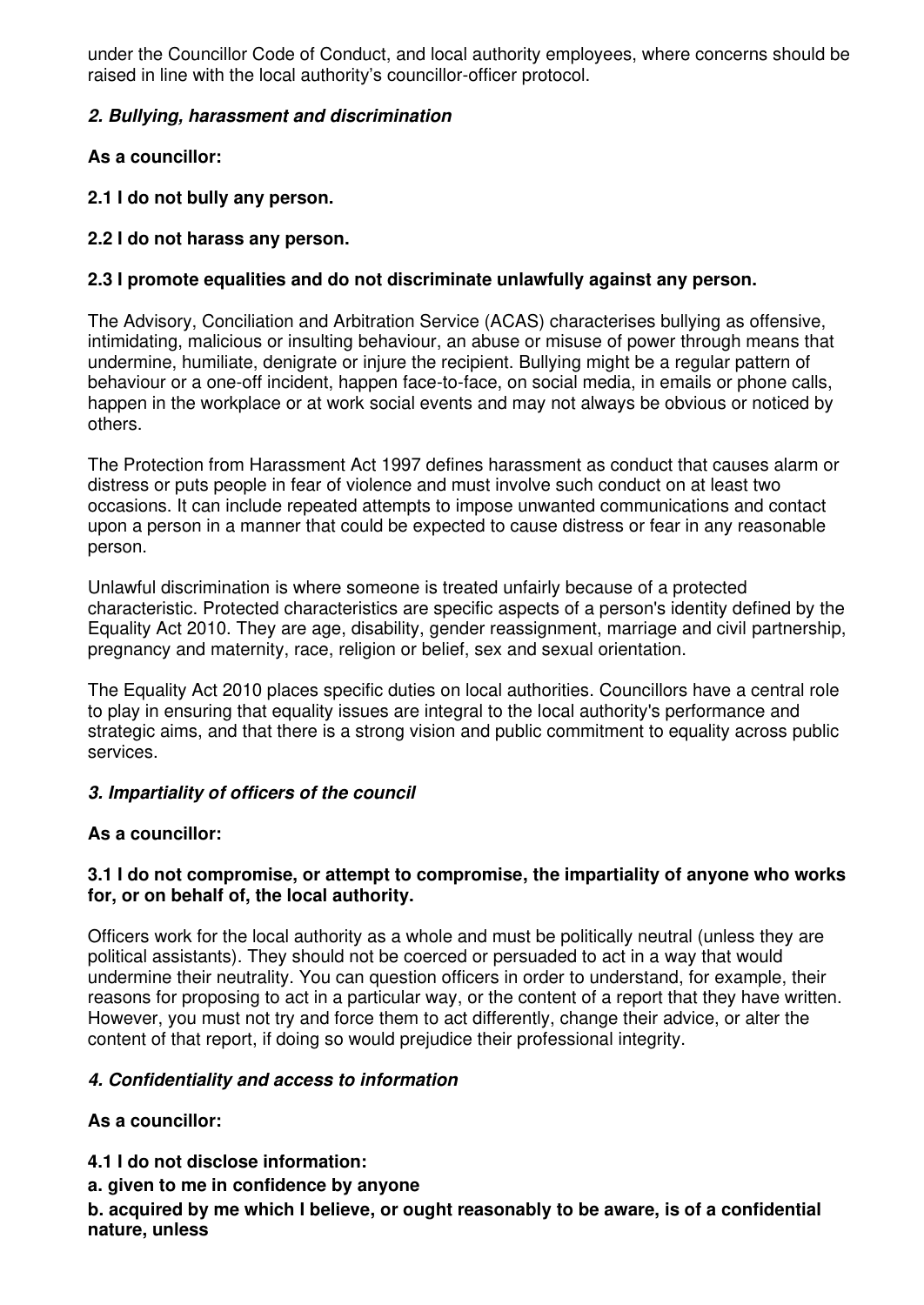**i. I have received the consent of a person authorised to give it;** 

**ii. I am required by law to do so;** 

**iii. the disclosure is made to a third party for the purpose of obtaining professional legal advice provided that the third party agrees not to disclose the information to any other person; or** 

**iv. the disclosure is:** 

**1. reasonable and in the public interest; and** 

**2. made in good faith and in compliance with the reasonable requirements of the local authority; and** 

**3. I have consulted the Monitoring Officer prior to its release.** 

**4.2 I do not improperly use knowledge gained solely as a result of my role as a councillor for the advancement of myself, my friends, my family members, my employer or my business interests.** 

#### **4.3 I do not prevent anyone from getting information that they are entitled to by law.**

Local authorities must work openly and transparently, and their proceedings and printed materials are open to the public, except in certain legally defined circumstances. You should work on this basis, but there will be times when it is required by law that discussions, documents and other information relating to or held by the local authority must be treated in a confidential manner. Examples include personal data relating to individuals or information relating to ongoing negotiations.

#### **5. Disrepute**

#### **As a councillor:**

#### **5.1 I do not bring my role or local authority into disrepute.**

As a councillor, you are trusted to make decisions on behalf of your community and your actions and behaviour are subject to greater scrutiny than that of ordinary members of the public. You should be aware that your actions might have an adverse impact on you, other councillors and/or your local authority and may lower the public's confidence in your or your local authority's ability to discharge your/it's functions. For example, behaviour that is considered dishonest and/or deceitful can bring your local authority into disrepute.

You are able to hold the local authority and fellow councillors to account and are able to constructively challenge and express concern about decisions and processes undertaken by the council whilst continuing to adhere to other aspects of this Code of Conduct.

#### **6. Use of position**

#### **As a councillor:**

#### **6.1 I do not use, or attempt to use, my position improperly to the advantage or disadvantage of myself or anyone else.**

Your position as a member of the local authority provides you with certain opportunities, responsibilities and privileges, and you make choices all the time that will impact others. However, you should not take advantage of these opportunities to further your own or others' private interests or to disadvantage anyone unfairly.

#### **7. Use of local authority resources and facilities**

#### **As a councillor:**

#### **7.1 I do not misuse council resources.**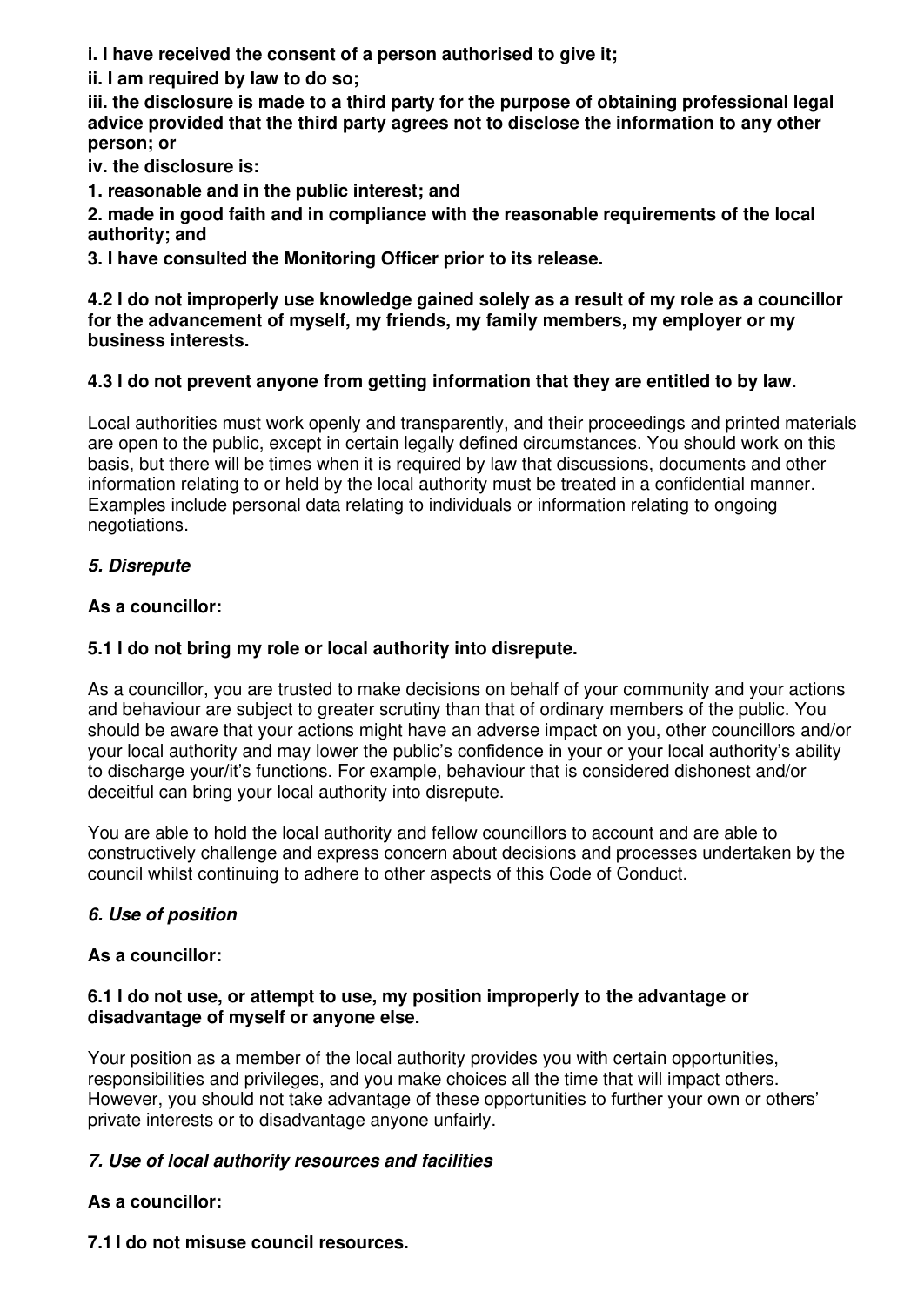**7.2 I will, when using the resources of the local authority or authorising their use by others:** 

**a. act in accordance with the local authority's requirements; and** 

**b. ensure that such resources are not used for political purposes unless that use could reasonably be regarded as likely to facilitate, or be conducive to, the discharge of the functions of the local authority or of the office to which I have been elected or appointed.** 

You may be provided with resources and facilities by the local authority to assist you in carrying out your duties as a councillor.

Examples include:

- office support
- stationery
- equipment such as phones, and computers
- transport
- access and use of local authority buildings and rooms.

These are given to you to help you carry out your role as a councillor more effectively and are not to be used for business or personal gain. They should be used in accordance with the purpose for which they have been provided and the local authority's own policies regarding their use.

#### **8. Complying with the Code of Conduct**

#### **As a councillor:**

**8.1 I undertake Code of Conduct training provided by my local authority.** 

**8.2 I cooperate with any Code of Conduct investigation and/or determination.** 

#### **8.3 I do not intimidate or attempt to intimidate any person who is likely to be involved with the administration of any investigation or proceedings.**

#### **8.4 I comply with any sanction imposed on me following a finding that I have breached the Code of Conduct.**

It is extremely important for you as a councillor to demonstrate high standards, for you to have your actions open to scrutiny and for you not to undermine public trust in the local authority or its governance. If you do not understand or are concerned about the local authority's processes in handling a complaint you should raise this with your Monitoring Officer.

#### **Protecting your reputation and the reputation of the local authority**

#### **9. Interests**

#### **As a councillor:**

#### **9.1 I register and declare my interests.**

You need to register your interests so that the public, local authority employees and fellow councillors know which of your interests might give rise to a conflict of interest. The register is a public document that can be consulted when (or before) an issue arises. The register also protects you by allowing you to demonstrate openness and a willingness to be held accountable. You are personally responsible for deciding whether or not you should declare an interest in a meeting, but it can be helpful for you to know early on if others think that a potential conflict might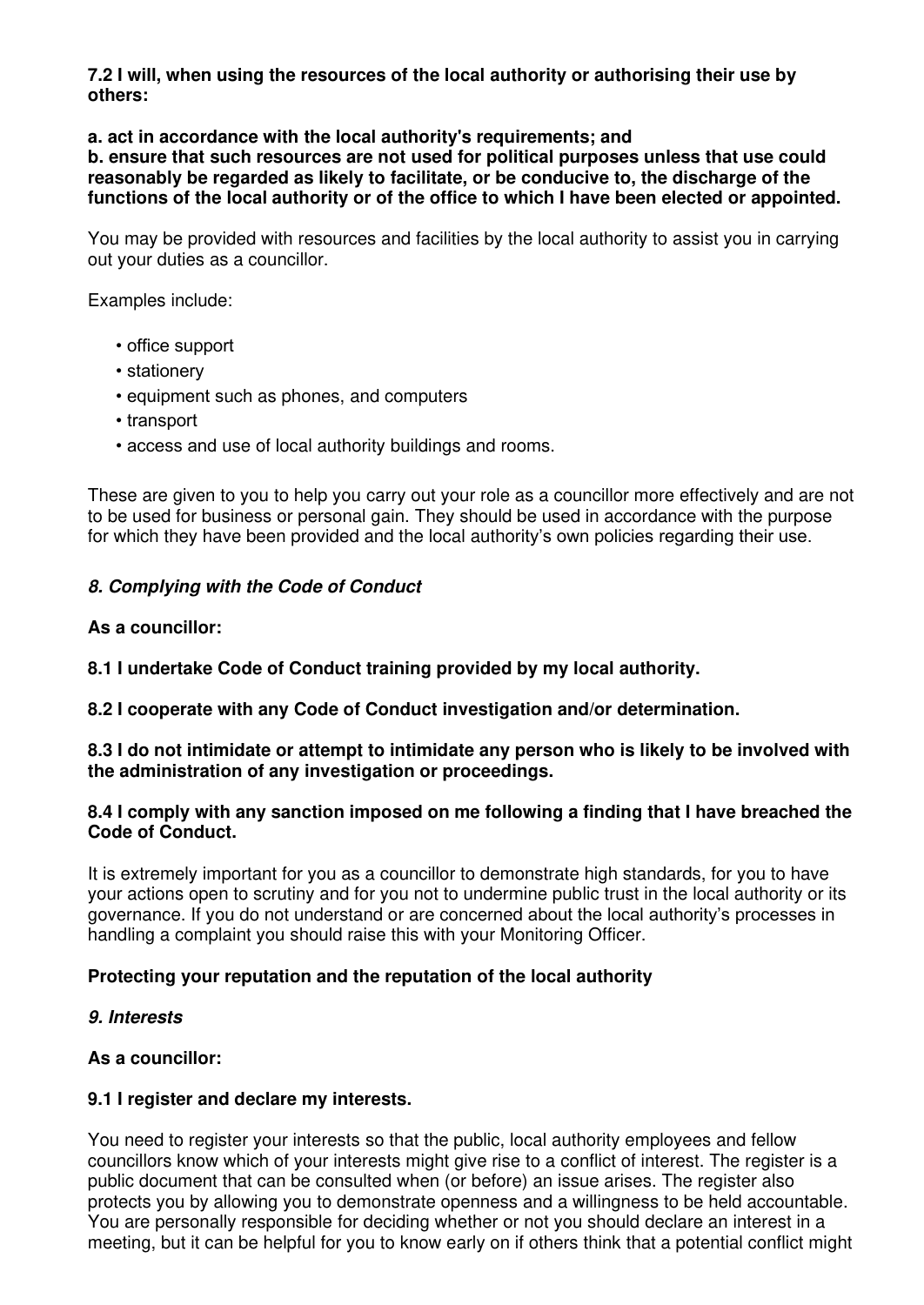arise. It is also important that the public know about any interest that might have to be declared by you or other councillors when making or taking part in decisions, so that decision making is seen by the public as open and honest. This helps to ensure that public confidence in the integrity of local governance is maintained.

You should note that failure to register or declare a disclosable pecuniary (i.e. financial) interest is a criminal offence under the Localism Act 2011.

Appendix B sets out the detailed provisions on registering and declaring interests. If in doubt, you should always seek advice from your Monitoring Officer.

#### **10. Gifts and hospitality**

#### **As a councillor:**

**10.1 I do not accept gifts or hospitality, irrespective of estimated value, which could give rise to real or substantive personal gain or a reasonable suspicion of influence on my part to show favour from persons seeking to acquire, develop or do business with the local authority or from persons who may apply to the local authority for any permission, licence or other significant advantage.** 

**10.2 I register with the Monitoring Officer any gift or hospitality with an estimated value of at least £50 within 28 days of its receipt.** 

#### **10.3 I register with the Monitoring Officer any significant gift or hospitality that I have been offered but have refused to accept.**

In order to protect your position and the reputation of the local authority, you should exercise caution in accepting any gifts or hospitality which are (or which you reasonably believe to be) offered to you because you are a councillor. The presumption should always be not to accept significant gifts or hospitality. However, there may be times when such a refusal may be difficult if it is seen as rudeness in which case you could accept it but must ensure it is publicly registered. However, you do not need to register gifts and hospitality which are not related to your role as a councillor, such as Christmas gifts from your friends and family. It is also important to note that it is appropriate to accept normal expenses and hospitality associated with your duties as a councillor. If you are unsure, do contact your Monitoring Officer for guidance.

## **Appendices**

#### **Appendix A – The Seven Principles of Public Life**

The principles are:

#### **Selflessness**

Holders of public office should act solely in terms of the public interest.

#### **Integrity**

Holders of public office must avoid placing themselves under any obligation to people or organisations that might try inappropriately to influence them in their work. They should not act or take decisions in order to gain financial or other material benefits for themselves, their family, or their friends. They must declare and resolve any interests and relationships.

#### **Objectivity**

Holders of public office must act and take decisions impartially, fairly and on merit, using the best evidence and without discrimination or bias.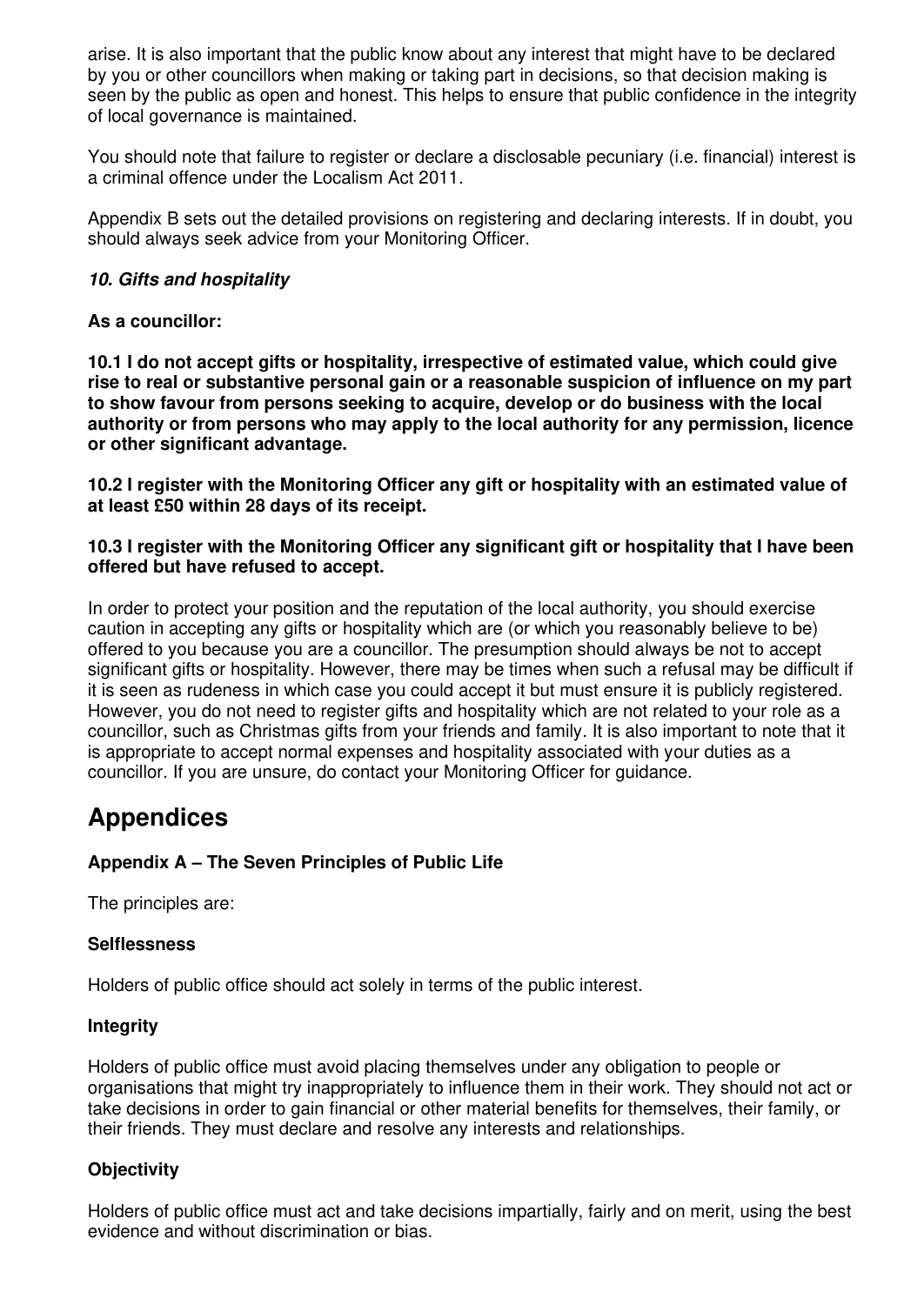#### **Accountability**

Holders of public office are accountable to the public for their decisions and actions and must submit themselves to the scrutiny necessary to ensure this.

#### **Openness**

Holders of public office should act and take decisions in an open and transparent manner. Information should not be withheld from the public unless there are clear and lawful reasons for so doing.

#### **Honesty**

Holders of public office should be truthful.

#### **Leadership**

Holders of public office should exhibit these principles in their own behaviour. They should actively promote and robustly support the principles and be willing to challenge poor behaviour wherever it occurs.

#### **Appendix B**

#### **Registering interests**

1. Within 28 days of this Code of Conduct being adopted by the local authority or your election or appointment to office (where that is later) you must register with the Monitoring Officer the interests which fall within the categories set out in Table 1 (Disclosable Pecuniary Interests) and Table 2 (Other Registerable Interests). Disclosable Pecuniary Interests means issues relating to money and finances.

2. You must ensure that your register of interests is kept up-to-date and within 28 days of becoming aware of any new interest, or of any change to a registered interest, notify the Monitoring Officer.

3. A 'sensitive interest' is as an interest which, if disclosed, could lead to the councillor/member or co-opted member, or a person connected with the member or co-opted member, being subject to violence or intimidation.

4. Where you have a 'sensitive interest' you must notify the Monitoring Officer with the reasons why you believe it is a sensitive interest. If the Monitoring Officer agrees they will withhold the interest from the public register.

#### **Declaring interests**

5. Where a matter arises at a meeting which directly relates one of your Disclosable Pecuniary Interests, you must declare the interest, not participate in any discussion or vote on the matter and must not remain in the room unless you have been granted a dispensation. If it is a 'sensitive interest', you do not have to declare the nature of the interest, just that you have an interest.

6. Where a matter arises at a meeting which directly relates to one of your Other registerable Interests, you must declare the interest. You may speak on the matter only if members of the public are also allowed to speak at the meeting but otherwise must not take part in any discussion or vote on the matter and must not remain in the room unless you have been granted a dispensation. If it is a 'sensitive interest', again you do not have to declare the nature of the interest.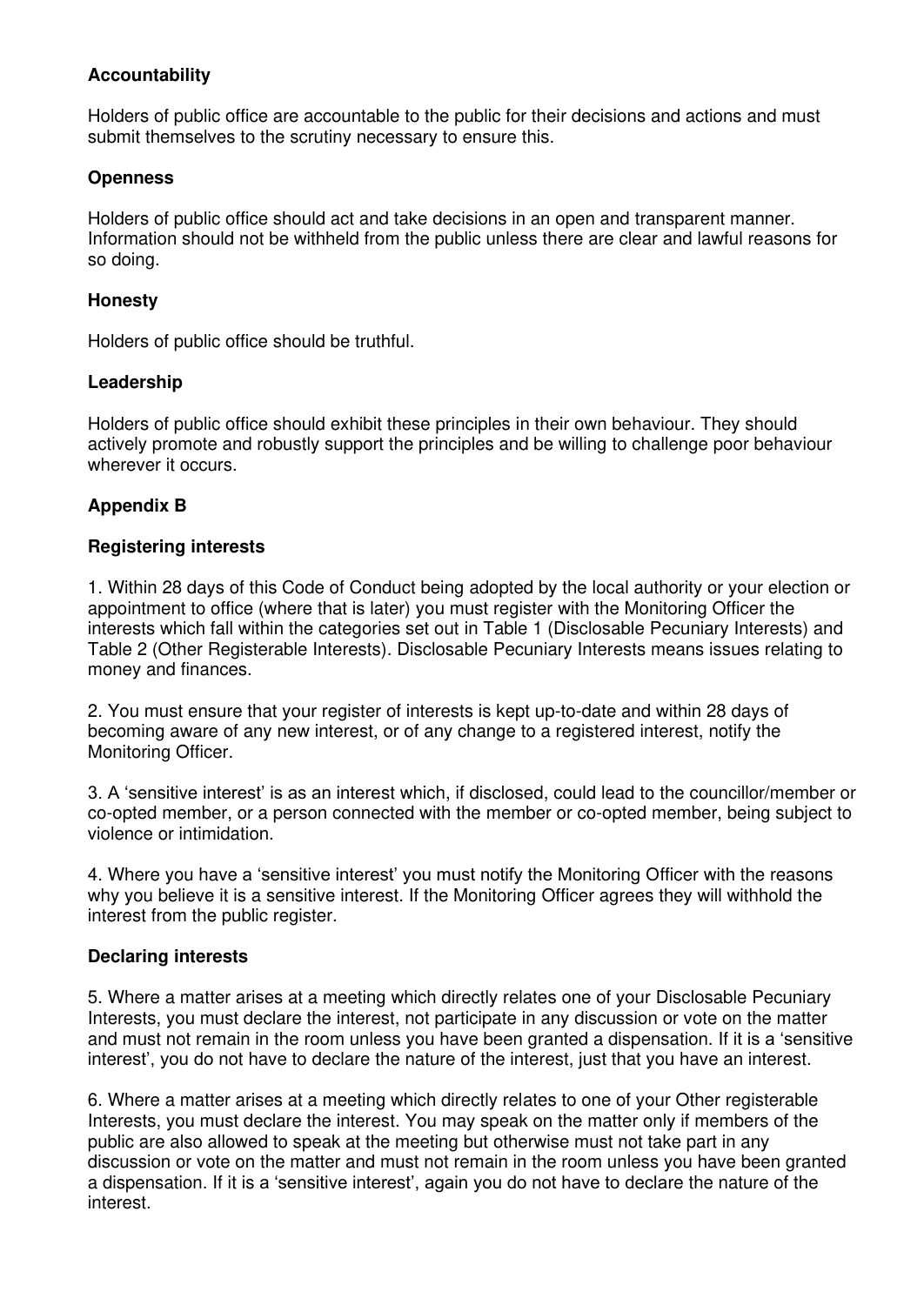7. Where a matter arises at a meeting which *directly relates* to your financial interest or well-being (and is not a Disclosable Pecuniary Interest) or a financial interest or well-being of a relative or close associate, you must declare the interest. You may speak on the matter only if members of the public are also allowed to speak at the meeting but otherwise must not take part in any discussion or vote on the matter and must not remain in the room unless you have been granted a dispensation. If it is a 'sensitive interest', you do not have to declare the nature of the interest.

8. Where a matter arises at a meeting which affects –

a. your own financial interest or well-being;

b. a financial interest or well-being of a friend, relative, close associate; or

c. a body included in those you need to declare under Disclosable Pecuniary Interests you must disclose the interest.

9. Where the matter affects the financial interest or well-being:

a. to a greater extent than it affects the financial interests of the majority of inhabitants of the ward affected by the decision and;

b. a reasonable member of the public knowing all the facts would believe that it would affect your view of the wider public interest you must declare the interest. You may speak on the matter only if members of the public are also allowed to speak at the meeting but otherwise must not take part in any discussion or vote on the matter and must not remain in the room unless you have been granted a dispensation. If it is a 'sensitive interest', you do not have to declare the nature of the interest.

#### **Table 1: Disclosable Pecuniary Interests**

This table sets out the explanation of Disclosable Pecuniary Interests as set out in the Relevant [Authorities \(Disclosable Pecuniary Interests\) Regulations 2012.](https://www.legislation.gov.uk/uksi/2012/1464/made)

| <b>Subject</b>                                       | <b>Description</b>                                                                                                                                                                                                                                                                                                                                                                                                                                   |
|------------------------------------------------------|------------------------------------------------------------------------------------------------------------------------------------------------------------------------------------------------------------------------------------------------------------------------------------------------------------------------------------------------------------------------------------------------------------------------------------------------------|
| Employment, office, trade,<br>profession or vocation | Any employment, office, trade, profession or vocation carried on<br>for profit or gain.<br>[Any unpaid directorship.]                                                                                                                                                                                                                                                                                                                                |
| Sponsorship                                          | Any payment or provision of any other financial benefit (other than<br>from the council) made to the councillor during the previous 12-<br>month period for expenses incurred by him/her in carrying out<br>his/her duties as a councillor, or towards his/her election<br>expenses.<br>This includes any payment or financial benefit from a trade union<br>within the meaning of the Trade Union and Labour Relations<br>(Consolidation) Act 1992. |
| <b>Contracts</b>                                     | Any contract made between the councillor or his/her spouse or<br>civil partner or the person with whom the                                                                                                                                                                                                                                                                                                                                           |
|                                                      | councillor is living as if they were spouses/civil partners (or a firm<br>in which such person is a partner, or an incorporated body of<br>which such person is a director* or a body that such person has a<br>beneficial interest in the securities of*) and the council —<br>(a) under which goods or services are to be provided or works are<br>to be executed; and<br>(b) which has not been fully discharged.                                 |
| <b>Land and Property</b>                             | Any beneficial interest in land which is within the area of the<br>council.<br>'Land' excludes an easement, servitude, interest or right in or over<br>land which does not give the councillor or his/her spouse or civil<br>partner or the person with whom the councillor is living as if they<br>were spouses/ civil partners (alone or jointly with another) a right<br>to occupy or to receive income.                                          |
| <b>Licences</b>                                      | Any licence (alone or jointly with others) to occupy land in the                                                                                                                                                                                                                                                                                                                                                                                     |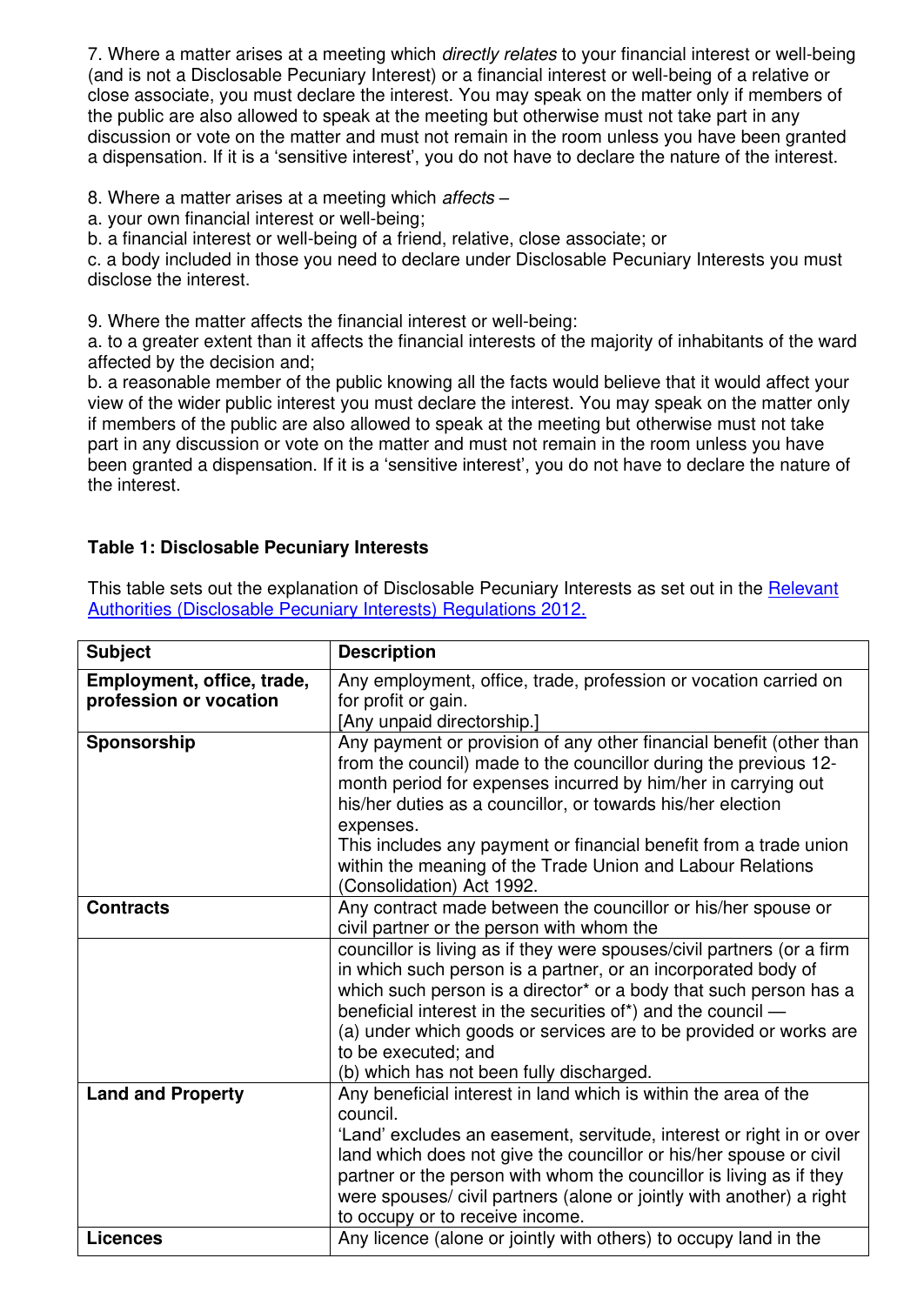|                            | area of the council for a month or longer                                                                                                                                                                                                                                                                                                                                                                                                                                                                                                                                                                                                                                                                                            |
|----------------------------|--------------------------------------------------------------------------------------------------------------------------------------------------------------------------------------------------------------------------------------------------------------------------------------------------------------------------------------------------------------------------------------------------------------------------------------------------------------------------------------------------------------------------------------------------------------------------------------------------------------------------------------------------------------------------------------------------------------------------------------|
| <b>Corporate tenancies</b> | Any tenancy where (to the councillor's knowledge)-<br>(a) the landlord is the council; and<br>(b) the tenant is a body that the councillor, or his/her spouse or<br>civil partner or the person with whom the councillor is living as if<br>they were spouses/ civil partners is a partner of or a director <sup>*</sup> of or<br>has a beneficial                                                                                                                                                                                                                                                                                                                                                                                   |
| <b>Securities</b>          | Any beneficial interest in securities* of a body where—<br>(a) that body (to the councillor's knowledge) has a place of<br>business or land in the area of the council; and<br>(b) either—<br>(i) the total nominal value of the securities* exceeds £25,000 or<br>one hundredth of the total issued share capital of that body; or<br>(ii) if the share capital of that body is of more than one class, the<br>total nominal value of the shares of any one class in which the<br>councillor, or his/ her spouse or civil partner or the person with<br>whom the councillor is living as if they were<br>spouses/civil partners has a beneficial interest exceeds one<br>hundredth of the total issued share capital of that class. |

\* 'director' includes a member of the committee of management of an industrial and provident society.

\* 'securities' means shares, debentures, debenture stock, loan stock, bonds, units of a collective investment scheme within the meaning of the Financial Services and Markets Act 2000 and other securities of any description, other than money deposited with a building society.

#### **Table 2: Other Registerable Interests**

| Any Body of which you are a member or in a position of general control or management |                                                                                                                                          |  |
|--------------------------------------------------------------------------------------|------------------------------------------------------------------------------------------------------------------------------------------|--|
| and to which you are appointed or nominated by the council;                          |                                                                                                                                          |  |
| Any Body -                                                                           | (a) exercising functions of a public nature;                                                                                             |  |
|                                                                                      | (b) directed to charitable purposes; or                                                                                                  |  |
|                                                                                      | (c) one of whose principal purposes includes the influence of public opinion or<br>policy (including any political party or trade union) |  |
| of which you are a member or in a position of general control or management.         |                                                                                                                                          |  |

#### **Appendix C – the Committee on Standards in Public Life**

The LGA has undertaken this review whilst the Government continues to consider the recommendations made by the Committee on Standards in Public Life in their report on [Local](https://www.gov.uk/government/publications/local-government-ethical-standards-report)  [Government Ethical Standards.](https://www.gov.uk/government/publications/local-government-ethical-standards-report) If the Government chooses to implement any of the recommendations, this could require a change to this Code.

The recommendations cover:

- Recommendations for changes to the Localism Act 2011 to clarify in law when the Code of Conduct applies
- The introduction of sanctions
- An appeals process through the Local Government Ombudsman
- Changes to the Relevant Authorities (Disclosable Pecuniary Interests) Regulations 2012
- Updates to the Local Government Transparency Code
- Changes to the role and responsibilities of the Independent Person
- That the criminal offences in the Localism Act 2011 relating to Disclosable Pecuniary Interests should be abolished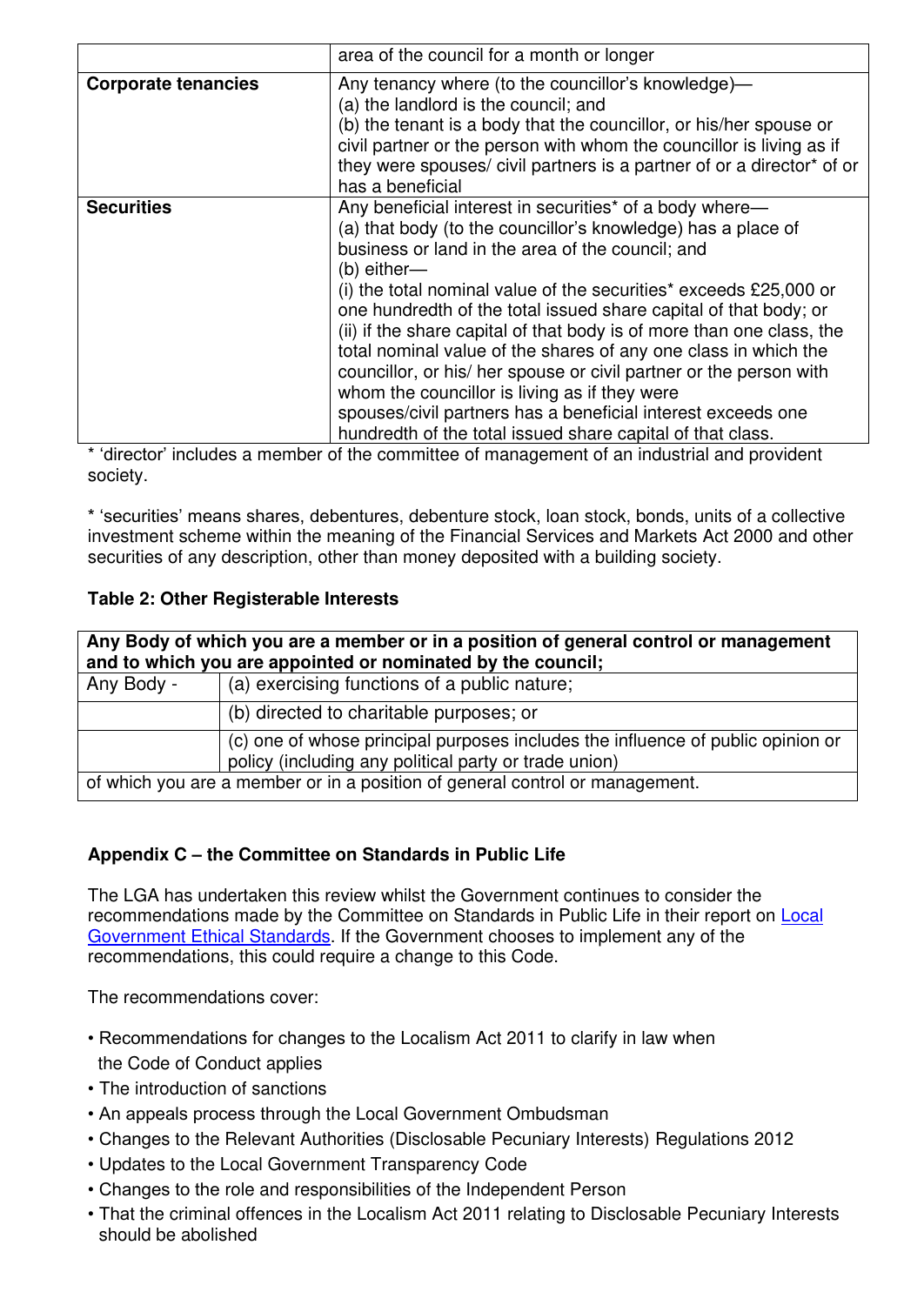The Local Government Ethical Standards report also includes Best Practice recommendations. These are:

Best practice 1: Local authorities should include prohibitions on bullying and harassment in codes of conduct. These should include a definition of bullying and harassment, supplemented with a list of examples of the sort of behaviour covered by such a definition.

Best practice 2: Councils should include provisions in their code of conduct requiring councillors to comply with any formal standards investigation and prohibiting trivial or malicious allegations by councillors.

Best practice 3: Principal authorities should review their code of conduct each year and regularly seek, where possible, the views of the public, community organisations and neighbouring authorities.

Best practice 4: An authority's code should be readily accessible to both councillors and the public, in a prominent position on a council's website and available in council premises.

Best practice 5: Local authorities should update their gifts and hospitality register at least once per quarter, and publish it in an accessible format, such as CSV.

Best practice 6: Councils should publish a clear and straightforward public interest test against which allegations are filtered.

Best practice 7: Local authorities should have access to at least two Independent Persons.

Best practice 8: An Independent Person should be consulted as to whether to undertake a formal investigation on an allegation, and should be given the option to review and comment on allegations which the responsible officer is minded to dismiss as being without merit, vexatious, or trivial.

Best practice 9: Where a local authority makes a decision on an allegation of misconduct following a formal investigation, a decision notice should be published as soon as possible on its website, including a brief statement of facts, the provisions of the code engaged by the allegations, the view of the Independent Person, the reasoning of the decision-maker, and any sanction applied.

Best practice 10: A local authority should have straightforward and accessible guidance on its website on how to make a complaint under the code of conduct, the process for handling complaints, and estimated timescales for investigations and outcomes.

Best practice 11: Formal standards complaints about the conduct of a parish councillor towards a clerk should be made by the chair or by the parish council as a whole, rather than the clerk in all but exceptional circumstances.

Best practice 12: Monitoring Officers' roles should include providing advice, support and management of investigations and adjudications on alleged breaches to parish councils within the remit of the principal authority. They should be provided with adequate training, corporate support and resources to undertake this work.

Best practice 13: A local authority should have procedures in place to address any conflicts of interest when undertaking a standards investigation. Possible steps should include asking the Monitoring Officer from a different authority to undertake the investigation.

Best practice 14: Councils should report on separate bodies they have set up or which they own as part of their annual governance statement and give a full picture of their relationship with those bodies. Separate bodies created by local authorities should abide by the Nolan principle of openness and publish their board agendas and minutes and annual reports in an accessible place.

Best practice 15: Senior officers should meet regularly with political group leaders or group whips to discuss standards issues.

The LGA has committed to reviewing the Code on an annual basis to ensure it is still fit for purpose.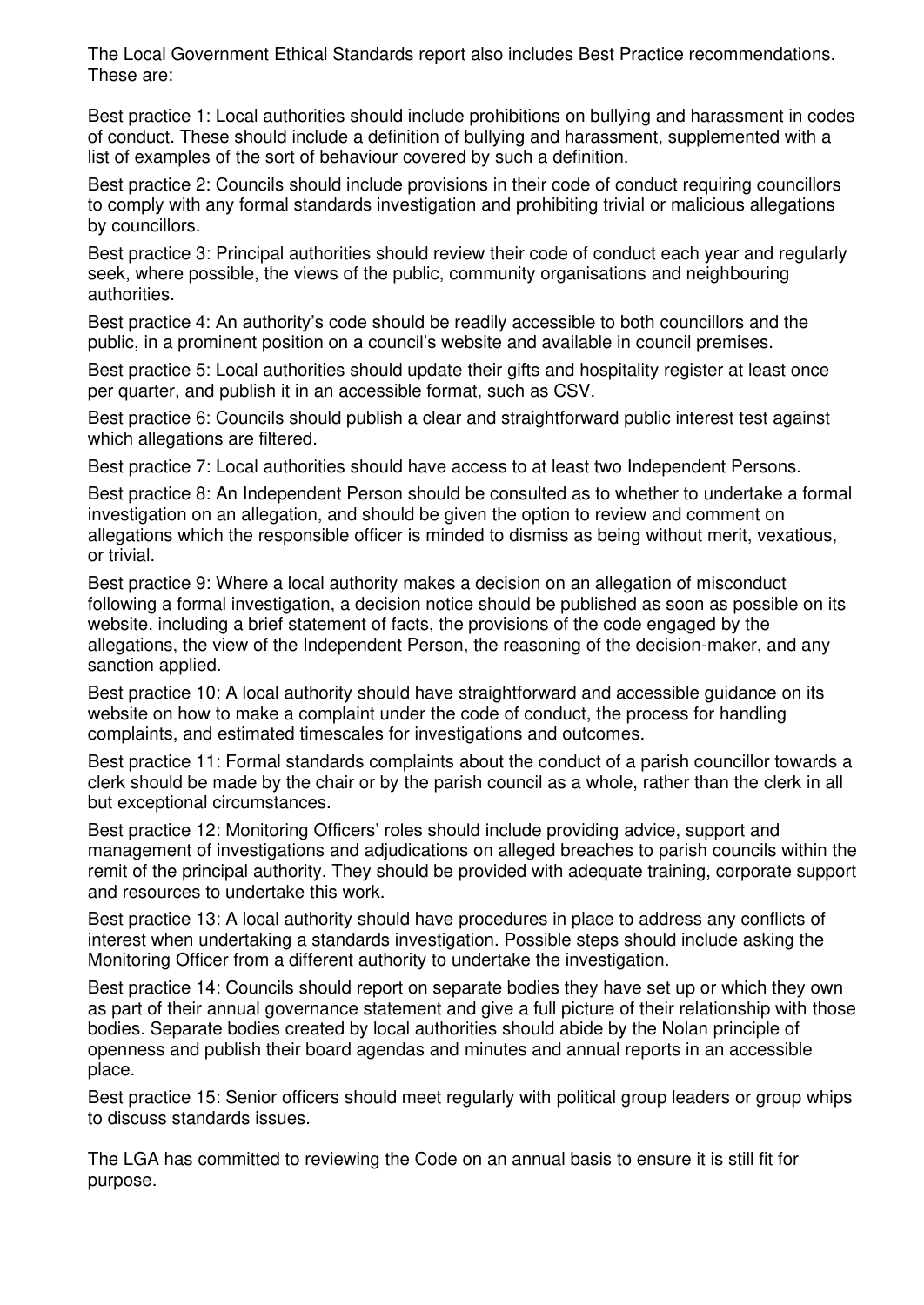#### <span id="page-15-0"></span>**To consider expenditure approval for the purchase of a card machine for Mayoral matters**

The Town Council's bank account is kept separate to the Mayor's bank account. All the funds in the Mayor's bank account are for the Mayor's chosen charity.

As habits change, with people preferring quick card payments, it is becoming increasingly difficult for staff to manage this with the purchase of calendars and tickets to Mayoral events from the office, which have to be in cash to avoid use of the Town Council's card machine. When customers can see the Town Council's card machine in the office whilst this is explained to them, it is clearly frustrating for them.

We made an exception in 2020, during the pandemic, as we wouldn't have sold any calendars if we had asked for people to come in and pay in cash, but this is not ideal from an accounting and audit view.

The suggested machine to purchase is viewable at this link: [https://sumup.co.uk/solo-card](https://sumup.co.uk/solo-card-reader/?prc=UKAIR19072021-s-UKAIRB29072021&a_aid=merchantmachine)[reader/?prc=UKAIR19072021-s-UKAIRB29072021&a\\_aid=merchantmachine](https://sumup.co.uk/solo-card-reader/?prc=UKAIR19072021-s-UKAIRB29072021&a_aid=merchantmachine) at a cost of £119 and it is recommended to use funds from the Civic budget (4802).

It is recommended that this card machine is purchased solely for the Mayor's Charity sales, which will also enable the Mayor to use it in the Corn Exchange for bar and ticket sales as well as by office staff.

Linda Scott-Giles Town Clerk 6<sup>th</sup> July 2021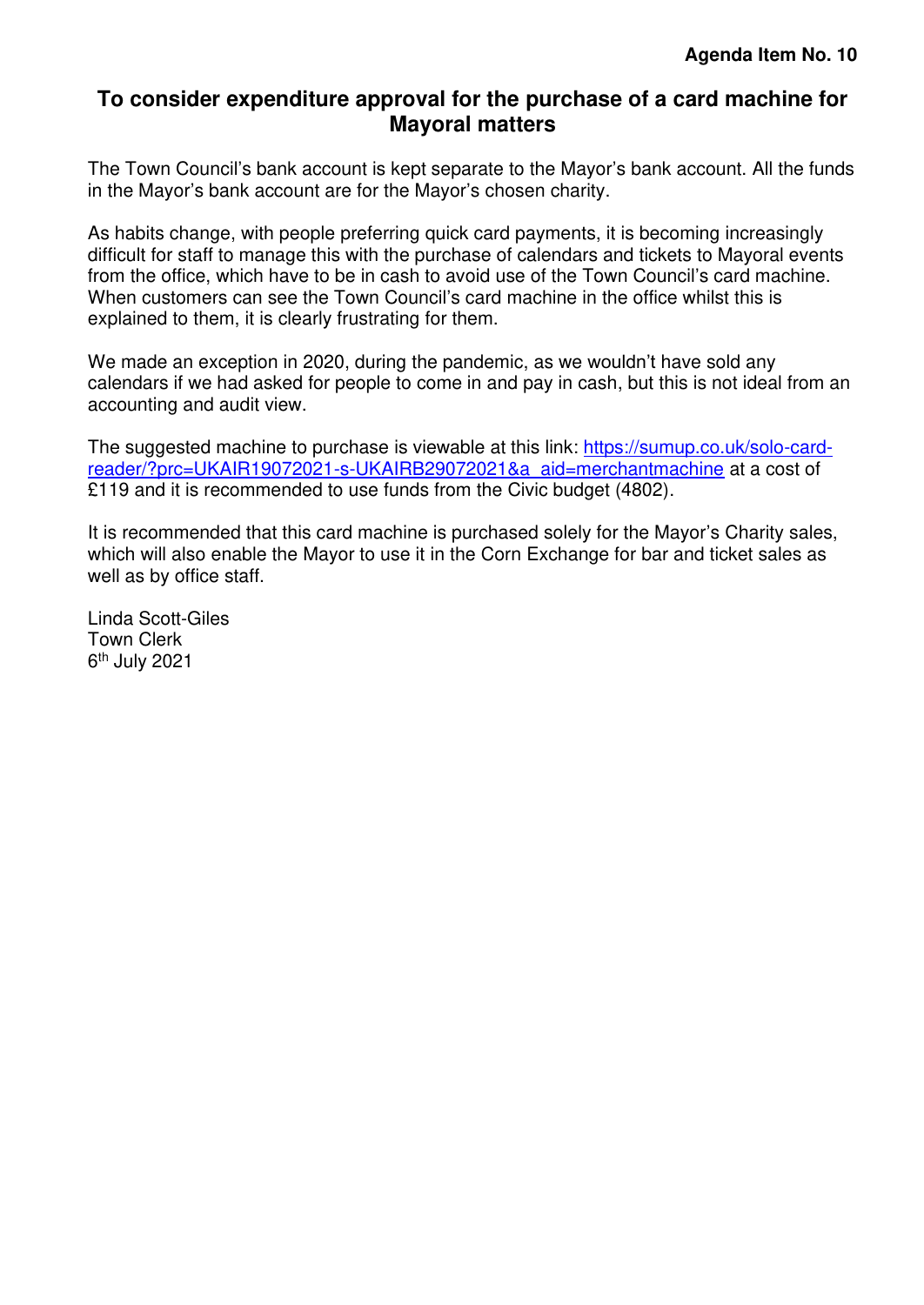## <span id="page-16-0"></span>**To consider procedures for the lighting up of the Town Hall façade**

The Town Hall scaffolding will soon be removed, although the Conservation Officer has not yet approved the scheme so it is likely it will be reinstated at some point in the future.

In the meantime, it is recommended that Councillors agree when the façade should be lit in different colours to recognise the good work of a charity / organisation to coincide with the annual awareness day or for a national event.

The Conservation Officer has indicated that they are not supportive of the façade being lit in a basic white/yellow light every evening, which was planned due to the benefit to the residents/visitors and the cost involved.

In June, a survey was included in the newsletter that is distributed to every household, seeking their views but no responses have yet been received, apart from 24<sup>th</sup> June for St John Ambulance. The deadline is 9<sup>th</sup> July 2021, although this has been extended on Facebook until Sunday 11th July and any responses will be brought to the meeting for consideration.

- June Armed Forces Week red, white and blue
- 24th June for St John Ambulance green
- 3<sup>rd</sup> September Merchant Navy Day red, white and blue
- 15th September Battle of Britain red, white and blue
- November Remembrance events (various) red
- December Yuletide / Christmas period?
- 7 th March Commonwealth blue and yellow

Any relevant NHS anniversaries or events – blue

It is recommended that Councillors agree the frequency of lighting and the special events for the lighting of the Town Hall façade.

Linda Scott-Giles Town Clerk 24th May 2021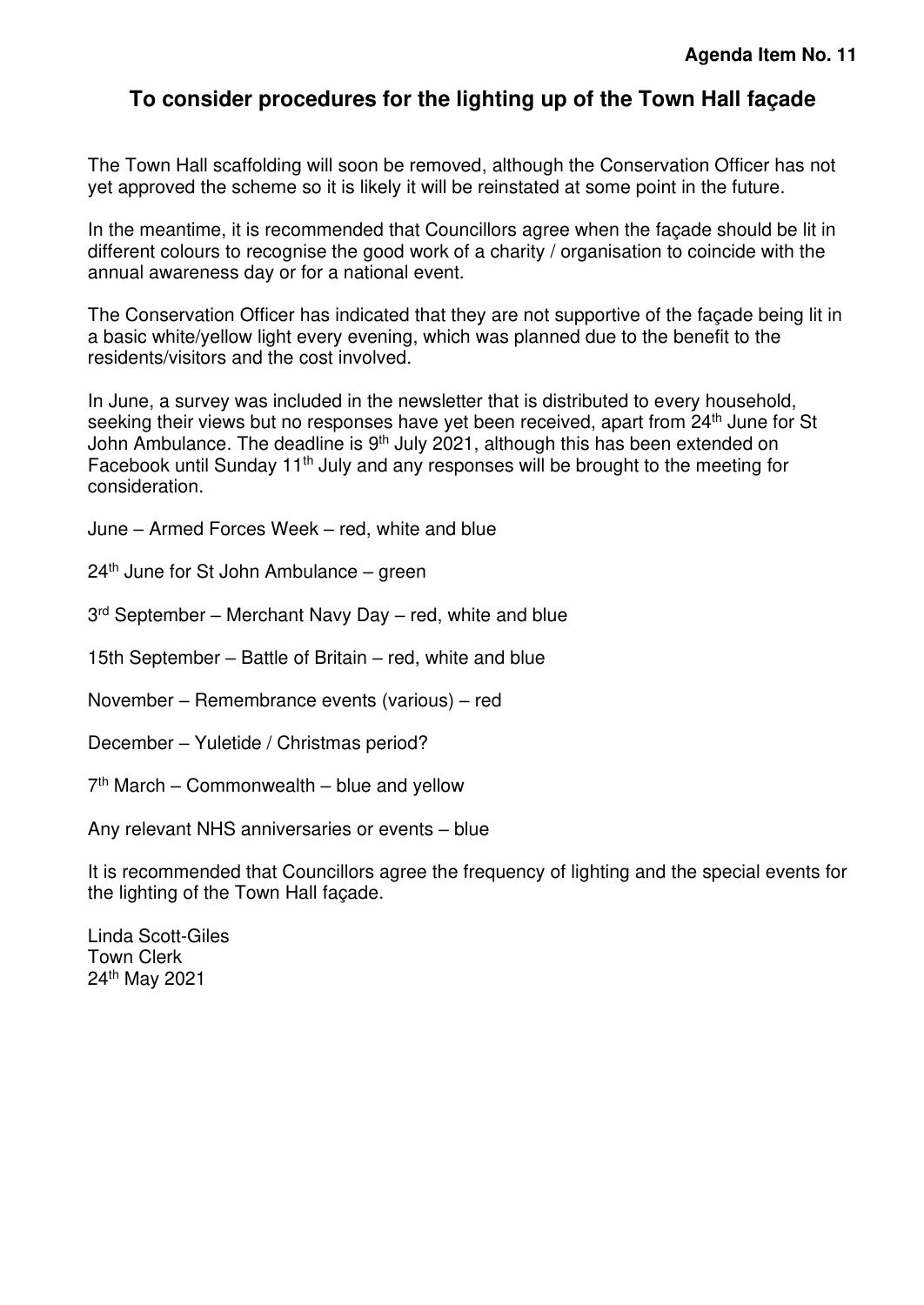#### <span id="page-17-0"></span>**To respond to the survey on the Town and Parish Council Members Allowances Review**

The DAPTC has written to clerks to bring attention to some important work being done on allowances for the parish and town council tier in Dorset.

As part of their review, an independent panel is looking to understand how the previous recommendations on allowances have been used or varied, additionally the extent to which allowances are being used or not.

To this end a short survey has been designed to gather this information before publication of updated recommendations. As we pay allowances the DAPTC has asked that clerks discuss the matter with the Chairman and members about how the council wants to respond and deal with the survey.

The panel would like each council to respond to the survey, which has a deadline of 30<sup>th</sup> September 2021.

A draft version of the survey, with proposed responses, has been completed by the clerk and circulated to members prior to the meeting.

Linda Scott-Giles Town Clerk 3 rd July 2021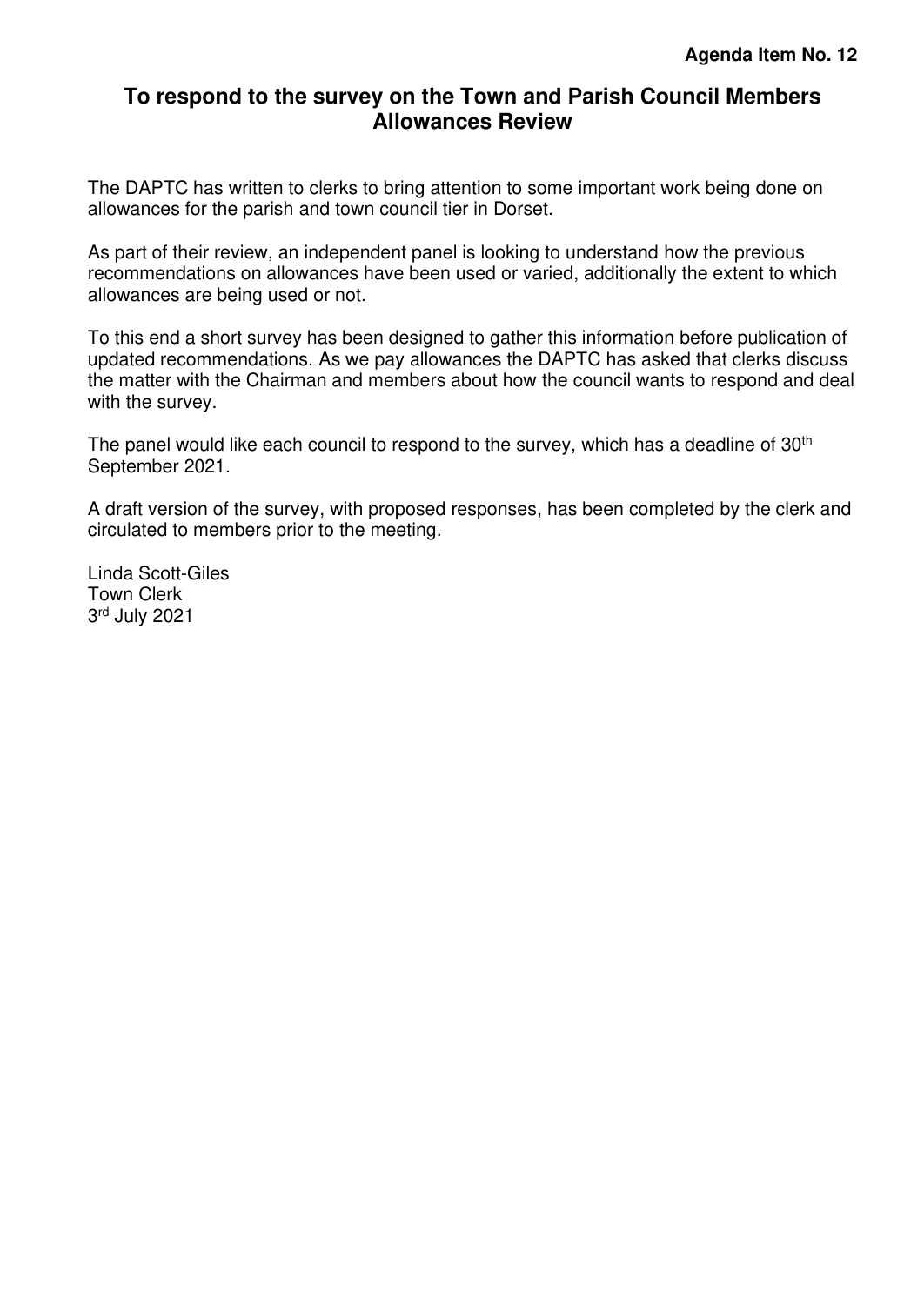### **To consider a lease for the Blandford Rugby Football Club**

#### <span id="page-18-0"></span>**Background**

Following the request of the BRFC to establish a long-term lease with the Town Council, Councillors resolved at the Town Council meeting on 16th October 2017 (in confidential session) that

**The Town Councils approves 'in principle' the concept of developing a long term in full repairing lease, between Blandford Rugby Football Club and Blandford Forum Town Council for Larksmead Pavilion.** 

**The Town Council instructs officers to work with the club to develop the basis of the lease and the financial terms of that lease for Town Council consideration.** 

#### **Information**

Items relating to the Rugby Club are usually discussed by the R&A Committee however, due to the length of the lease and commitment involved it was thought to have this discussed at full council.

The club were sent an example lease between Sherborne Town Council and their sports clubs, which are situated at the same site (see [Appendix A\)](#page-19-0). BRFC have reviewed the document with their solicitor and are happy to proceed on the same basis.

An example Heads of Terms from Shaftesbury Football Club was received, which has been adapted (see Appendix A) as a basis for the Rugby Club use.

#### **Recommendation**

Councillors should consider if they wish to enter into a lease with the Blandford Rugby Football Club and therefore engage the Town Council's solicitor to draw up the Heads of Terms. If Councillors wish to enter into a lease it is suggested for full council to approve this in principle, along with expenditure approval for solicitor fees, and for the R&A Committee to discuss the details of the lease.

Sybille Maddock Assistant Town Clerk May 2021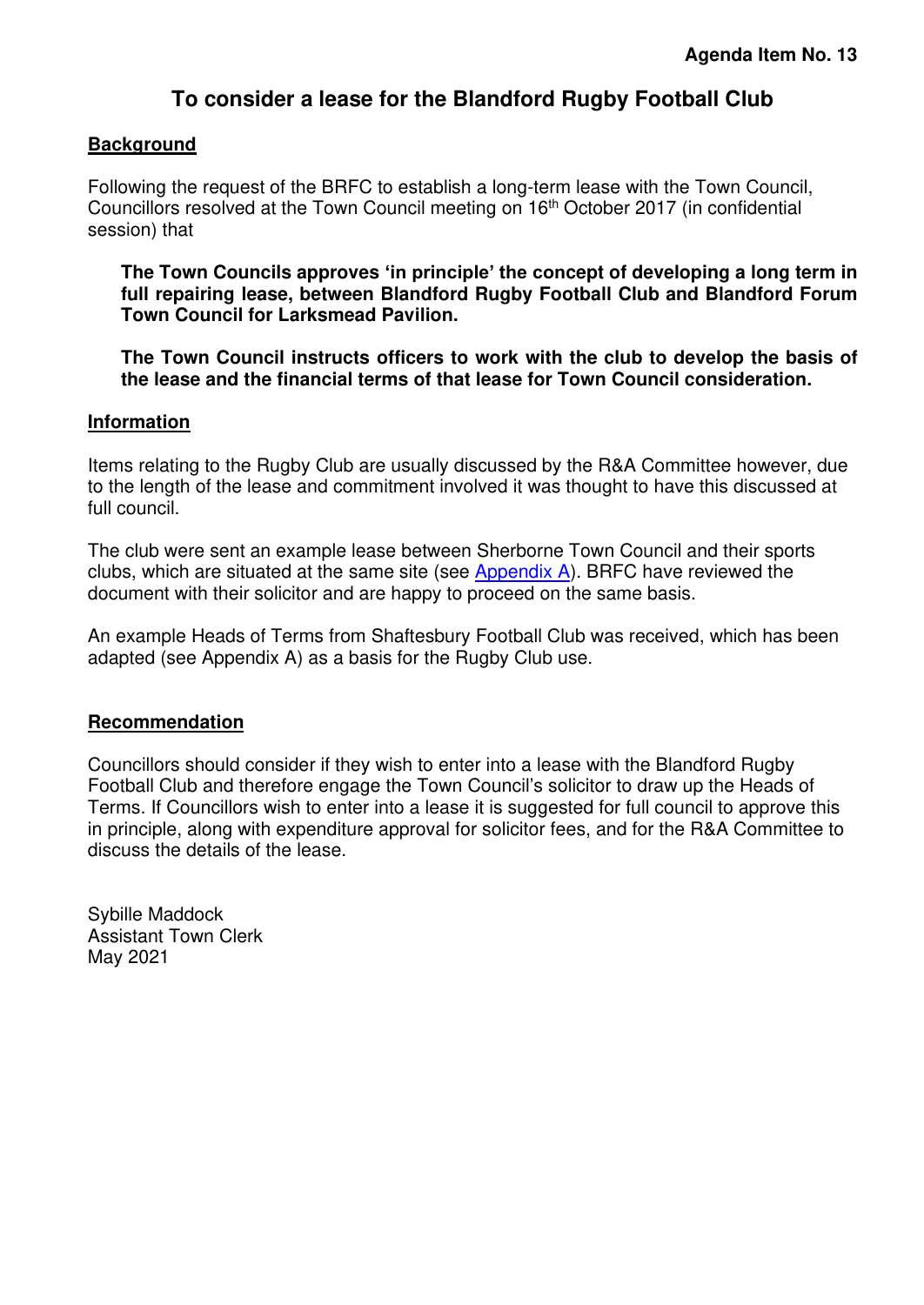## <span id="page-19-0"></span>**Heads of Terms for Lease to Blandford Rugby Football Club**

| Property:                                                                                          | Blandford Rugby Football Club at Larksmead, to<br>include playing fields and clubhouse.                                                                                                                                                                                                                         |
|----------------------------------------------------------------------------------------------------|-----------------------------------------------------------------------------------------------------------------------------------------------------------------------------------------------------------------------------------------------------------------------------------------------------------------|
| Name and address of landlord:                                                                      | <b>Blandford Forum Town Council</b>                                                                                                                                                                                                                                                                             |
| Name and address of tenant:                                                                        | <b>Blandford Rugby Football Club</b><br>53 East Street<br><b>Blandford Forum</b><br><b>Dorset</b><br><b>DT117DX</b>                                                                                                                                                                                             |
| Name and address of guarantor:                                                                     | None required                                                                                                                                                                                                                                                                                                   |
| Length of the term:                                                                                | 25 years. With mutual break clauses at 1, 5, 10, 15<br>and 20 years.<br><b>OR</b><br>50 years. With mutual break clauses at 1, 5, 10, 15,<br>20, 25, 30, 35, 40 and 45 years.                                                                                                                                   |
| Is the lease a new tenancy for the<br>purposes of the Landlord and Tenant<br>(Covenants) Act 1995? | Yes.                                                                                                                                                                                                                                                                                                            |
| Is the lease contracted out of the<br>Landlord and Tenant Act 1954?                                | Yes.                                                                                                                                                                                                                                                                                                            |
| Initial rent:                                                                                      | $£1,782.90 + VAT$ per annum for the first five years<br>after which the rent will be reviewed.                                                                                                                                                                                                                  |
| Rent payment dates:                                                                                | Twice a year. April and October.                                                                                                                                                                                                                                                                                |
| Rent review dates:                                                                                 | Every 5 years.                                                                                                                                                                                                                                                                                                  |
| Rent review provisions:                                                                            | An upwards only rent review to stay the same or<br>increase by either market rent or RPI.                                                                                                                                                                                                                       |
| Permitted use and any restrictions<br>on use:                                                      | Sports field with ancillary amenities and clubhouse<br>facilities. Ability to use for other charitable purposes<br>at the Tenants discretion provided they do not conflict<br>with the provision of rugby.                                                                                                      |
| Repair and decoration provisions,<br>including obligations when the lease<br>ends:                 | Tenant to repair/maintain facilities. Tenant must not<br>repair or decorate where doing so would reduce the<br>minimum energy efficiency of any building on the<br>property. Tenant must ensure that building remains<br>compliant with the Minimum Energy Efficiency<br>Regulations throughout the Lease term. |
| Insurance provisions:                                                                              | Tenant to insure and provide Landlord with copies of:<br>1. Buildings Insurance<br>2. Public Liability<br>3. Employers Liability<br>4. Any other insurances taken out for the benefit<br>of the property                                                                                                        |
| Alterations provisions:                                                                            | No external or structural alterations without Landlord<br>Any internal alterations with necessary<br>consent.<br>For the avoidance of doubt<br>consents/ certificates.                                                                                                                                          |